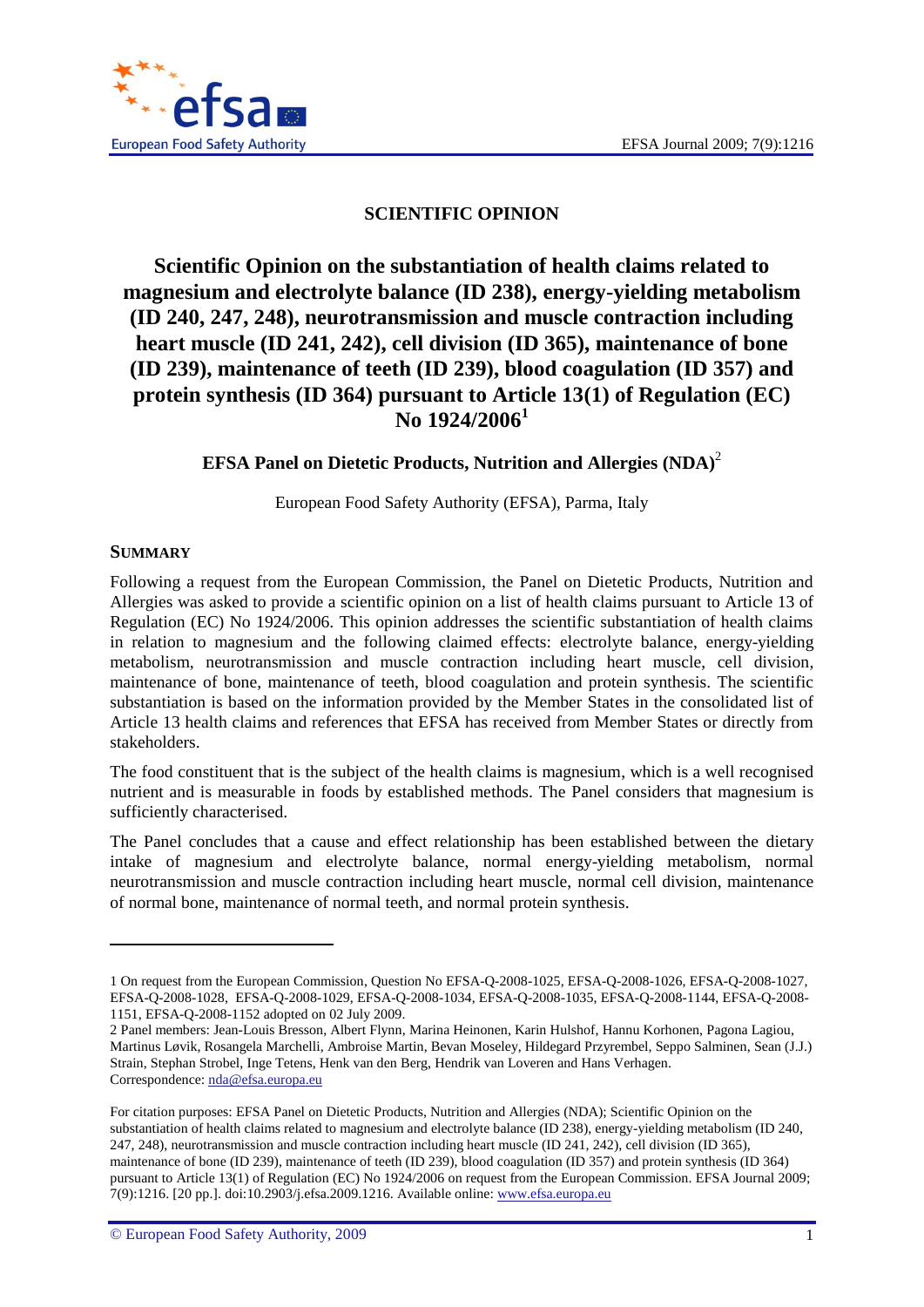

The Panel considers that, in order to bear the claims, a food should be at least a source of magnesium as per Annex to Regulation (EC) No 1924/2006. Such amounts can be easily consumed as part of a balanced diet. The target population is the general population.

The Panel concludes that a cause and effect relationship has not been established between the dietary intake of magnesium and normal blood coagulation.

## **KEY WORDS**

Magnesium, minerals, electrolyte balance, energy-yielding metabolism, neurotransmission, muscle, heart, cell division, bone, teeth, blood coagulation, protein synthesis, health claims.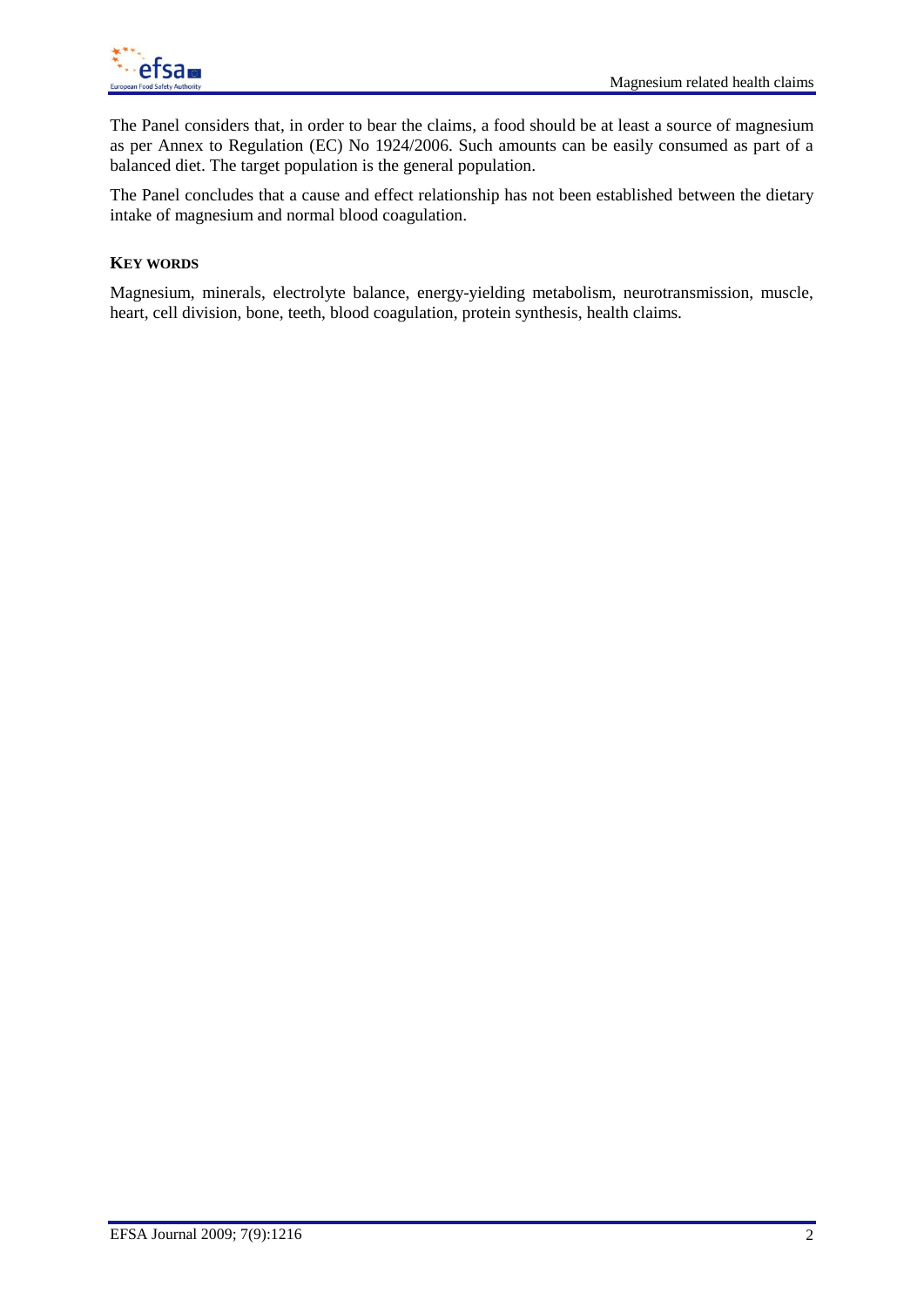

## <span id="page-2-0"></span>TABLE OF CONTENTS

| $1_{-}$ |                                                                                 |  |  |  |
|---------|---------------------------------------------------------------------------------|--|--|--|
| 2.      |                                                                                 |  |  |  |
| 2.1.    |                                                                                 |  |  |  |
| 2.2.    |                                                                                 |  |  |  |
| 2.3.    | Neurotransmission and muscle contraction including heart muscle (ID 241, 242) 5 |  |  |  |
| 2.4.    |                                                                                 |  |  |  |
| 2.5.    |                                                                                 |  |  |  |
| 2.6.    |                                                                                 |  |  |  |
| 2.7.    |                                                                                 |  |  |  |
| 2.8.    |                                                                                 |  |  |  |
| 3.      |                                                                                 |  |  |  |
| 3.1.    |                                                                                 |  |  |  |
| 3.2.    |                                                                                 |  |  |  |
| 3.3.    |                                                                                 |  |  |  |
| 3.4.    |                                                                                 |  |  |  |
| 3.5.    |                                                                                 |  |  |  |
| 3.6.    |                                                                                 |  |  |  |
| 3.7.    |                                                                                 |  |  |  |
| 3.8.    |                                                                                 |  |  |  |
| 4.      |                                                                                 |  |  |  |
| 4.1.    |                                                                                 |  |  |  |
| 4.2.    |                                                                                 |  |  |  |
| 4.3.    | Neurotransmission and muscle contraction including heart muscle (ID 241, 242) 8 |  |  |  |
| 4.4.    |                                                                                 |  |  |  |
| 4.5.    |                                                                                 |  |  |  |
| 4.6.    |                                                                                 |  |  |  |
| 4.7.    |                                                                                 |  |  |  |
| 5.      |                                                                                 |  |  |  |
|         |                                                                                 |  |  |  |
|         |                                                                                 |  |  |  |
|         |                                                                                 |  |  |  |
|         |                                                                                 |  |  |  |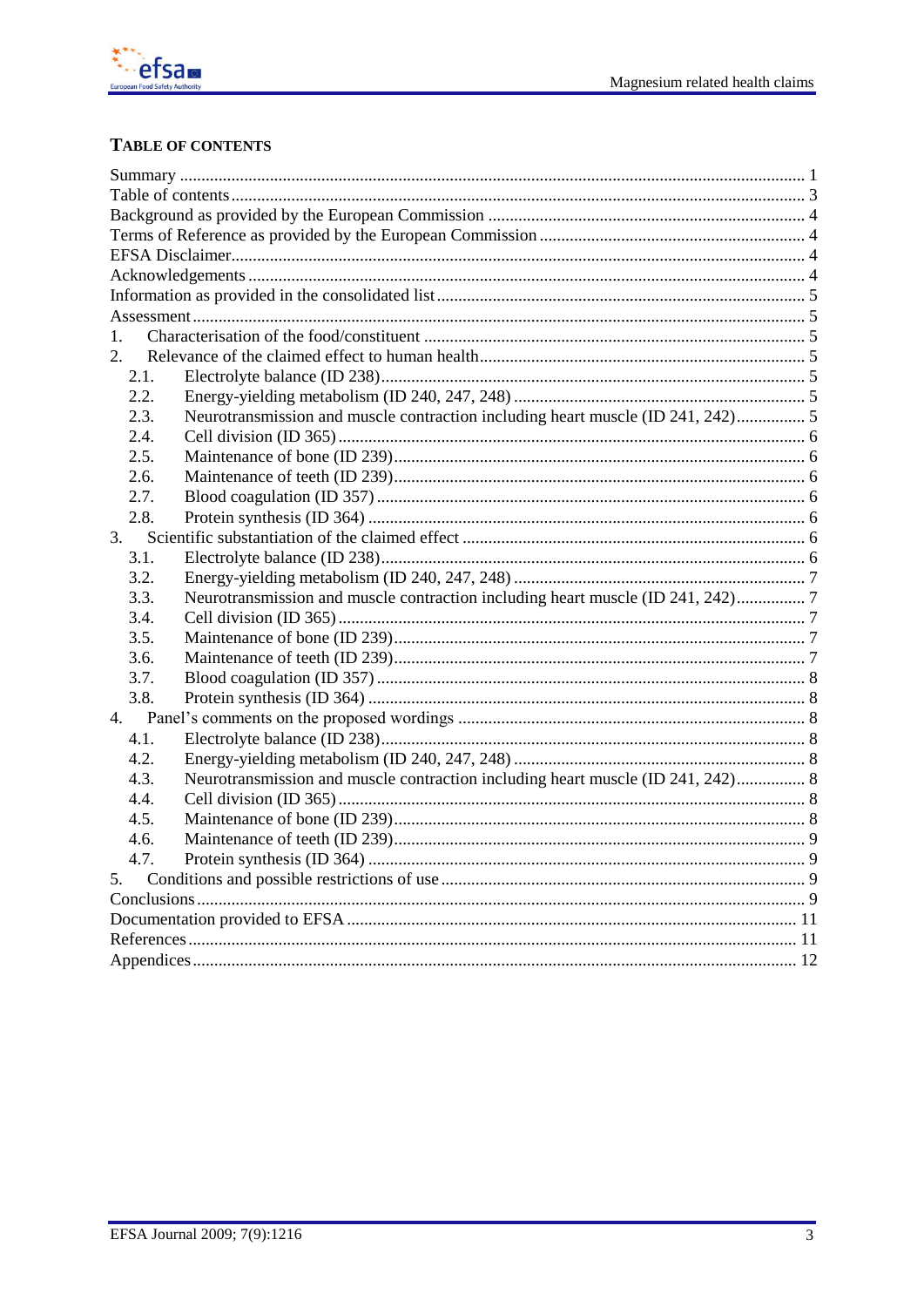

## <span id="page-3-0"></span>**BACKGROUND AS PROVIDED BY THE EUROPEAN COMMISSION**

See Appendix A

## <span id="page-3-1"></span>**TERMS OF REFERENCE AS PROVIDED BY THE EUROPEAN COMMISSION**

See Appendix A

## <span id="page-3-2"></span>**EFSA DISCLAIMER**

See Appendix B

## <span id="page-3-3"></span>**ACKNOWLEDGEMENTS**

The European Food Safety Authority wishes to thank the members of the Working Group on claims for the preparation of this opinion: Jean-Louis Bresson, Albert Flynn, Marina Heinonen, Hannu Korhonen, Martinus Løvik, Ambroise Martin, Hildegard Przyrembel, Seppo Salminen, Sean (J.J.) Strain, Inge Tetens, Henk van den Berg, Hendrik van Loveren and Hans Verhagen.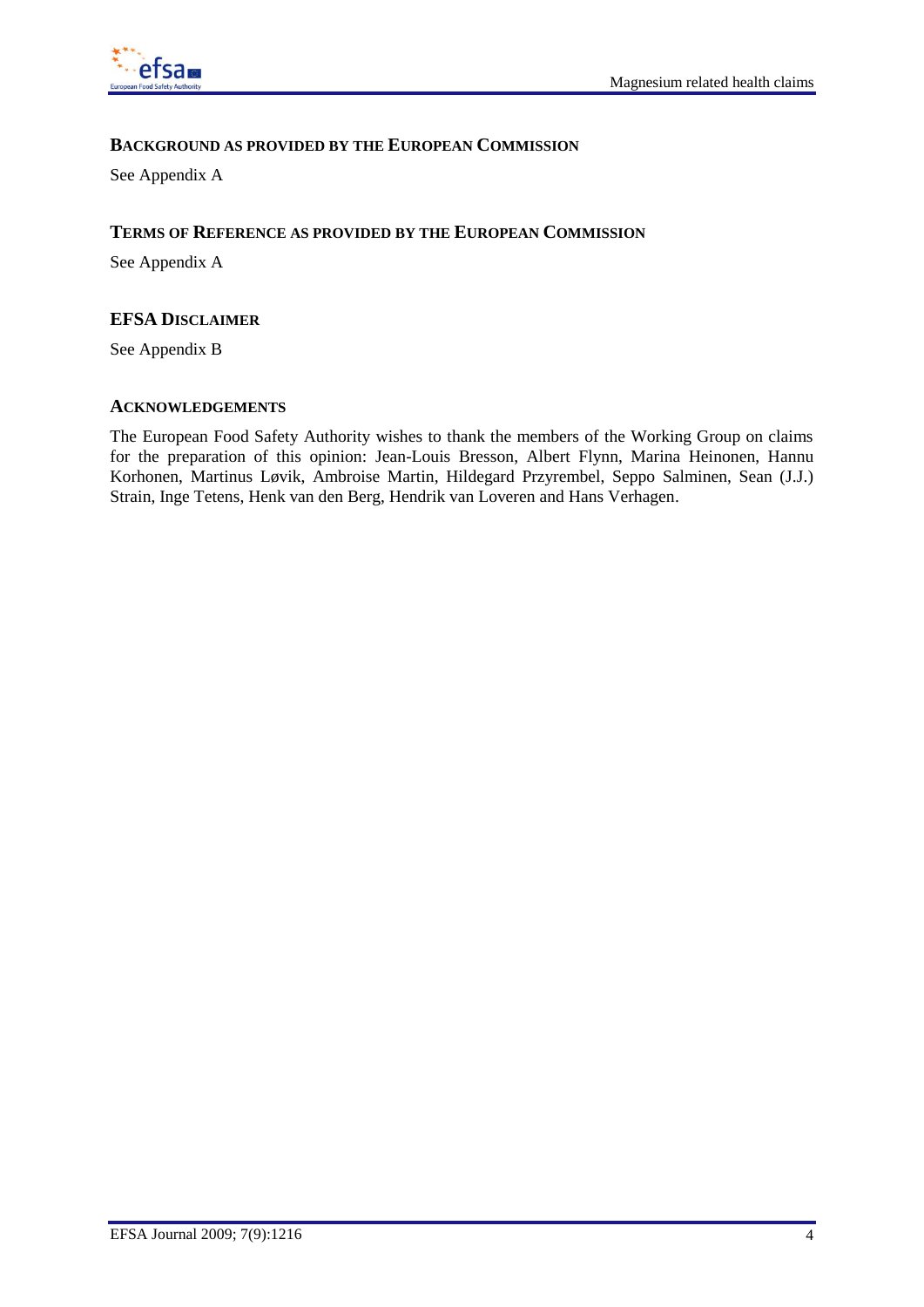

#### <span id="page-4-0"></span>**INFORMATION AS PROVIDED IN THE CONSOLIDATED LIST**

The consolidated list of health claims pursuant to Article 13 of Regulation (EC) No 1924/2006<sup>3</sup> submitted by Member States contains main entry claims with corresponding conditions of use and literature from similar health claims. The information provided in the consolidated list for the health claims subject to this opinion is tabulated in Appendix C.

### <span id="page-4-1"></span>**ASSESSMENT**

#### <span id="page-4-2"></span>**1. Characterisation of the food/constituent**

The food constituent that is the subject of the health claims is magnesium, which is a well recognised nutrient and is measurable in foods by established methods.

Magnesium occurs naturally in foods and is authorised for addition to foods (Annex I of Regulation  $(EC)$  No 1925/2006<sup>4</sup> and Annex I of Directive 2002/46/ $EC^5$ ). This evaluation applies to magnesium naturally present in foods and to those forms authorised for addition to foods (Annex II of the Regulation (EC) No 1925/2006 and Annex II of Directive 2002/46/EC).

The Panel considers that the food constituent, magnesium, which is the subject of the health claims is sufficiently characterised.

#### <span id="page-4-3"></span>**2. Relevance of the claimed effect to human health**

#### <span id="page-4-4"></span>**2.1. Electrolyte balance (ID 238)**

The claimed effect is "electrolyte balance". The Panel assumes that the target population is the general population.

The Panel considers that electrolyte balance is beneficial to human health.

#### <span id="page-4-5"></span>**2.2. Energy-yielding metabolism (ID 240, 247, 248)**

The claimed effects are "energy metabolism/normal cellular energy supply", "magnesium is an essential cofactor for more than 300 enzymes involved in biosynthetic processes and energy metabolism", "normal energy metabolism". The Panel assumes that the target population is the general population.

The Panel considers that normal energy-yielding metabolism is beneficial to human health.

#### <span id="page-4-6"></span>**2.3. Neurotransmission and muscle contraction including heart muscle (ID 241, 242)**

The claimed effects are "normal muscle contraction including normal heartbeat" and "nerve transmission/function". The Panel assumes that the target population is the general population.

The Panel considers that normal neurotransmission and muscle contraction including heart muscle are beneficial to human health.

 $\overline{a}$ 

<sup>&</sup>lt;sup>3</sup> Regulation (EC) No 1924/2006 of the European Parliament and of the Council of 20 December 2006 on nutrition and health claims made on foods. OJ L 404, 30.12.2006, p. 9–25.

<sup>4</sup> Regulation (EC) No 1925/2006 of the European Parliament and of the Council of 20 December 2006 on the addition of vitamins and minerals and of certain other substances to foods. OJ L 404, 30.12.2006, p. 26–38.

<sup>5</sup> Directive 2002/46/EC of the European Parliament and of the Council of 10 June 2002 on the approximation of the laws of the Member States relating to food supplements. OJ L 183, 12.7.2002, p. 51–57.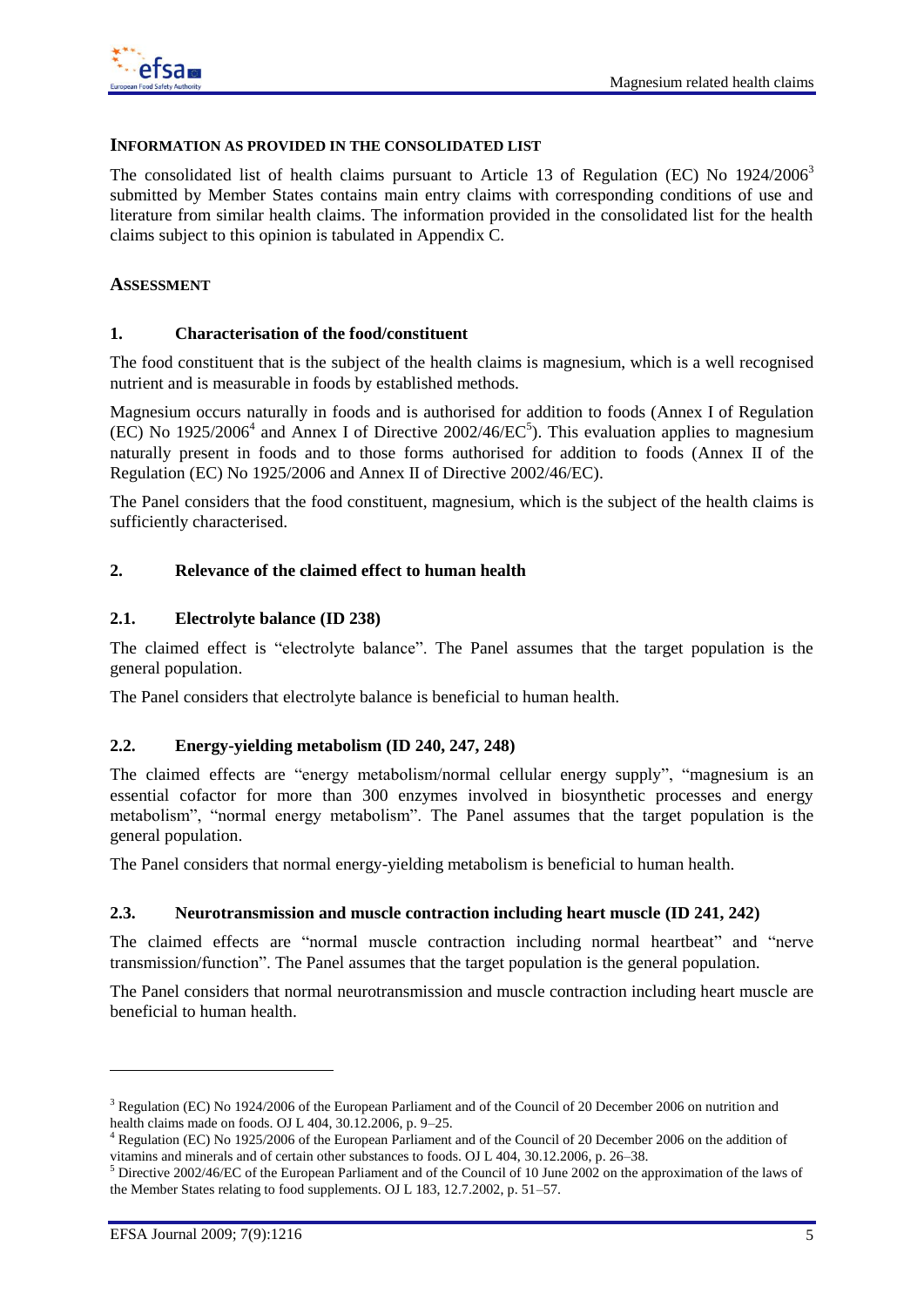

## **2.4. Cell division (ID 365)**

<span id="page-5-0"></span>The claimed effect is "cell division". The Panel assumes that the target population is the general population.

The Panel notes that cell division is a crucial process for tissue growth and development and for tissue maintenance through cell turnover.

The Panel considers that normal cell division is beneficial to human health.

## <span id="page-5-1"></span>**2.5. Maintenance of bone (ID 239)**

The claimed effect is "bone and teeth structure". The Panel assumes that the target population is the general population.

The Panel considers that maintenance of normal bone is beneficial to human health.

## <span id="page-5-2"></span>**2.6. Maintenance of teeth (ID 239)**

The claimed effect is "bone and teeth structure". The Panel assumes that the target population is the general population.

The Panel considers that maintenance of normal teeth is beneficial to human health.

## <span id="page-5-3"></span>**2.7. Blood coagulation (ID 357)**

The claimed effect is "normal blood clotting". The Panel assumes that the target population is the general population.

The Panel considers that normal blood coagulation is beneficial to human health.

#### <span id="page-5-4"></span>**2.8. Protein synthesis (ID 364)**

The claimed effect is "protein synthesis". The Panel assumes that the target population is the general population.

The Panel considers that normal protein synthesis is beneficial to human health.

#### <span id="page-5-5"></span>**3. Scientific substantiation of the claimed effect**

Magnesium is an essential nutrient and serves as a cofactor for over 300 enzymes involved in biosynthetic processes. It is part of the Mg-ATP complex, is essential for oxidative phosphorylation and has roles in energy metabolism, mineral homeostasis, calcium metabolism, and neuromuscular and endocrine function (IoM, 1997; SCF, 2001; Volpe, 2006).

In the human body, 50 to 60% of magnesium is located in the bone. Part of it is readily exchangeable with serum and therefore bone represents a magnesium store. The remaining magnesium is mainly intracellular; extracellular magnesium represents only 1% of the total magnesium content of the body.

#### <span id="page-5-6"></span>**3.1. Electrolyte balance (ID 238)**

The evidence provided by consensus opinions/reports from authoritative bodies and reviews shows that there is good consensus on the role of magnesium in electrolyte balance (IoM, 1997; EVM, 2003; Rude and Shils, 2006).

Soft tissue magnesium functions as a cofactor of many enzymes involved in the maintenance of the electrical potential of nerve tissue and cell membranes. Magnesium deficiency always includes secondary electrolyte disturbances. Hypomagnesaemia is often associated with hypocalcaemia and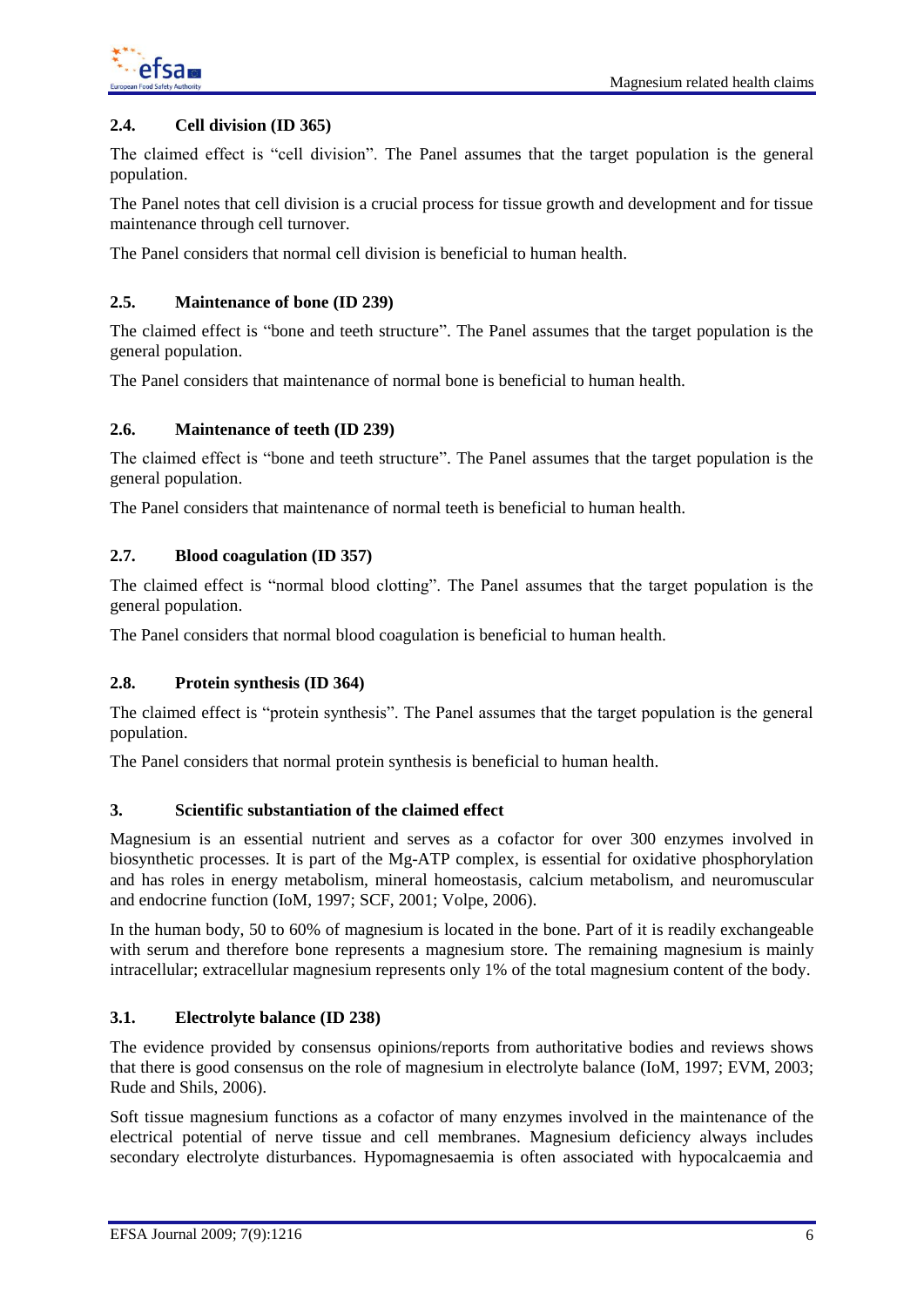

calcium homeostasis is controlled in part by a Mg-requiring mechanism which releases parathyroid hormone.

The Panel concludes that a cause and effect relationship has been established between the dietary intake of magnesium and electrolyte balance.

## <span id="page-6-0"></span>**3.2. Energy-yielding metabolism (ID 240, 247, 248)**

The evidence provided by consensus opinions/reports from authoritative bodies and reviews shows that there is good consensus on the role of magnesium in energy-yielding metabolism (SCF, 2001; IoM, 1997)

The Panel concludes that a cause and effect relationship has been established between the dietary intake of magnesium and normal energy-yielding metabolism.

## <span id="page-6-1"></span>**3.3. Neurotransmission and muscle contraction including heart muscle (ID 241, 242)**

The evidence provided by consensus opinions/reports from authoritative bodies and reviews shows that there is good consensus on the role of magnesium in nerve transmission and muscle contraction, including heart muscle contraction (IoM, 1997; FAO/WHO, 2004; EVM, 2002; DoH, 1991).

The Panel concludes that a cause and effect relationship has been established between the dietary intake of magnesium and normal neurotransmission and muscle contraction including heart muscle.

## <span id="page-6-2"></span>**3.4. Cell division (ID 365)**

Magnesium is able to form complexes with nucleic acids. The negatively charged ribose phosphate structure of nucleic acids has a high affinity for magnesium. The resulting stabilisation of numerous ribonucleotides and deoxyribonucleotides induces physicochemical changes that affect DNA maintenance, duplication and transcription (Rude and Shils, 2006).

The Panel concludes that a cause and effect relationship has been established between the dietary intake of magnesium and cell division.

## <span id="page-6-3"></span>**3.5. Maintenance of bone (ID 239)**

Some 50 to 60% of the total body magnesium content of approximately 25 g in the normal adult resides in bones and teeth. One-third of skeletal magnesium is exchangeable, and it is this fraction that may serve as a reservoir for maintaining a normal extracellular magnesium concentration. The magnesium in bones and tooth enamel and dentin is not an integral part of the hydroxyapatite crystal structure (like calcium and phosphorus); rather, it is adsorbed on the surface of the crystal. Magnesium deficiency in animals results in decreased bone strength and volume and impaired bone and tooth development. Magnesium deficiency in humans causes hypocalcaemia and vitamin D abnormalities (Volpe, 2006).

The Panel concludes that a cause and effect relationship has been established between the dietary intake of magnesium and maintenance of normal bone.

## <span id="page-6-4"></span>**3.6. Maintenance of teeth (ID 239)**

Some 50 to 60% of the total body magnesium content of approximately 25 g in the normal adult resides in bones and teeth. One-third of skeletal magnesium is exchangeable, and it is this fraction that may serve as a reservoir for maintaining a normal extracellular magnesium concentration. The magnesium in bones and tooth enamel and dentin is not an integral part of the hydroxyapatite crystal structure (like calcium and phosphorus); rather, it is adsorbed on the surface of the crystal. Magnesium deficiency in animals results in decreased bone strength and volume and impaired bone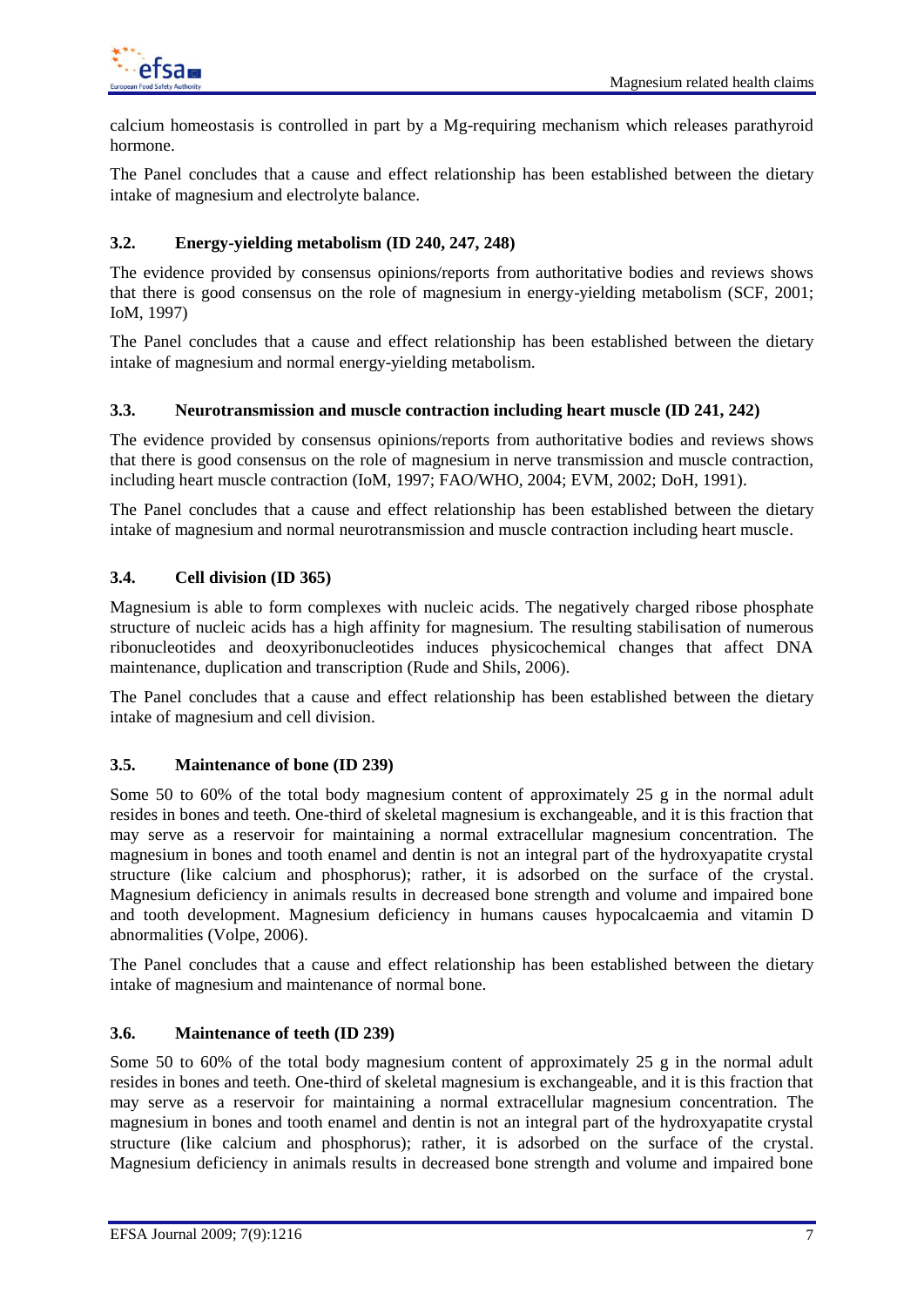

and tooth development. Magnesium deficiency in humans causes hypocalcaemia and vitamin D abnormalities.

The Panel concludes that a cause and effect relationship has been established between the dietary intake of magnesium and maintenance of teeth.

## <span id="page-7-0"></span>**3.7. Blood coagulation (ID 357)**

The normal mechanism for blood coagulation is a complex series of events involving the interaction of the injured blood vessel, platelets, and a number of various coagulation factors circulating in the blood.

The only reference provided does not refer to the role of magnesium on blood coagulation. The magnesium cation might act indirectly on this function through its effects on calcium. However, impaired blood coagulation is not an established symptom of magnesium deficiency.

The Panel concludes that a cause and effect relationship has not been established between the dietary intake of magnesium and normal blood coagulation.

## <span id="page-7-1"></span>**3.8. Protein synthesis (ID 364)**

Magnesium is an essential cofactor of enzymes involved in protein synthesis (SCF, 2001; FAO/WHO, 2004). Protein synthesis is reported to be sensitive to magnesium depletion (IoM, 1997).

The Panel concludes that a cause and effect relationship has been established between the dietary intake of magnesium and normal protein synthesis.

## <span id="page-7-2"></span>**4. Panel's comments on the proposed wordings**

## <span id="page-7-3"></span>**4.1. Electrolyte balance (ID 238)**

The Panel considers that the following wording reflects the scientific evidence: "Magnesium contributes to electrolyte balance".

#### <span id="page-7-4"></span>**4.2. Energy-yielding metabolism (ID 240, 247, 248)**

The Panel considers that the following wording reflects the scientific evidence: "Magnesium contributes to normal energy-yielding metabolism".

#### <span id="page-7-5"></span>**4.3. Neurotransmission and muscle contraction including heart muscle (ID 241, 242)**

The Panel considers that the following wordings reflect the scientific evidence: "Magnesium contributes to normal muscle function including the heart muscle", "magnesium contributes to normal nerve function".

#### <span id="page-7-6"></span>**4.4. Cell division (ID 365)**

The Panel considers that the following wording reflects the scientific evidence: "Magnesium contributes to normal cell division".

#### <span id="page-7-7"></span>**4.5. Maintenance of bone (ID 239)**

The Panel considers that the following wording reflects the scientific evidence: "Magnesium contributes to the maintenance of normal bone".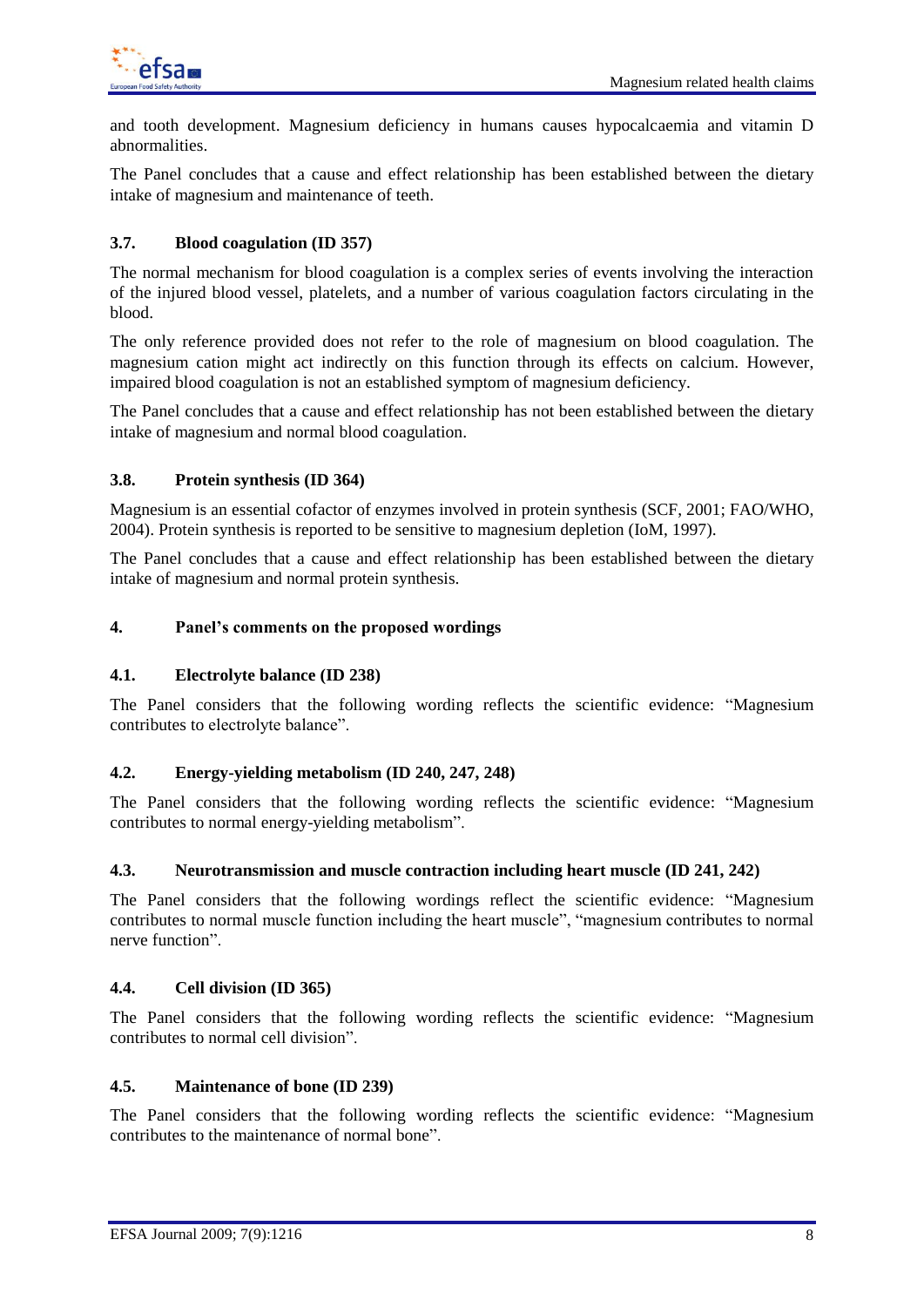

### **4.6. Maintenance of teeth (ID 239)**

<span id="page-8-0"></span>The Panel considers that the following wording reflects the scientific evidence: "Magnesium contributes to the maintenance of normal teeth".

## <span id="page-8-1"></span>**4.7. Protein synthesis (ID 364)**

The Panel considers that the following wording reflects the scientific evidence: "Magnesium contributes to normal protein synthesis".

#### <span id="page-8-2"></span>**5. Conditions and possible restrictions of use**

The Panel considers that in order to bear the claim a food should be at least a source of magnesium as per Annex to Regulation (EC) No 1924/2006. Such amounts can be easily consumed as part of a balanced diet. The target population is the general population. No Tolerable Upper Intake Levels (UL) have been established for magnesium normally present in food and beverages. An UL of 250 mg Mg/day for older children and adults has been established for readily dissociable magnesium salts and compounds like MgO in nutritional supplements, waters or added to food and beverages (SCF, 2001).

#### <span id="page-8-3"></span>**CONCLUSIONS**

On the basis of the data presented, the Panel concludes that:

The food constituent, magnesium, which is the subject of the health claims is sufficiently  $\bullet$ characterised.

#### **Electrolyte balance (ID 238)**

- The claimed effect is "electrolyte balance". The target population is assumed to be the general population. Electrolyte balance is beneficial to human health.
- A cause and effect relationship has been established between the dietary intake of  $\bullet$ magnesium and electrolyte balance.
- The following wording reflects the scientific evidence: "magnesium contributes to  $\bullet$ electrolyte balance".

#### **Energy-yielding metabolism (ID 240, 247, 248)**

- The claimed effects are "energy metabolism/ normal cellular energy supply", "magnesium is an essential cofactor for more than 300 enzymes involved in biosynthetic processes and energy metabolism", "normal energy metabolism". The target population is assumed to be the general population. Normal energy-yielding metabolism is beneficial to human health.
- A cause and effect relationship has been established between the dietary intake of  $\bullet$ magnesium and normal energy-yielding metabolism.
- The following wording reflects the scientific evidence: "magnesium contributes to normal  $\bullet$ energy metabolism".

#### **Neurotransmission and muscle contraction including heart muscle (ID 241, 242)**

- The claimed effects are "normal muscle contraction including normal heartbeat" and "nerve  $\bullet$ transmission/function". The target population is assumed to be the general population. Normal neurotransmission and muscle contraction including heart muscle are beneficial to human health.
- A cause and effect relationship has been established between the dietary intake of  $\bullet$ magnesium and neurotransmission and muscle contraction including heart muscle.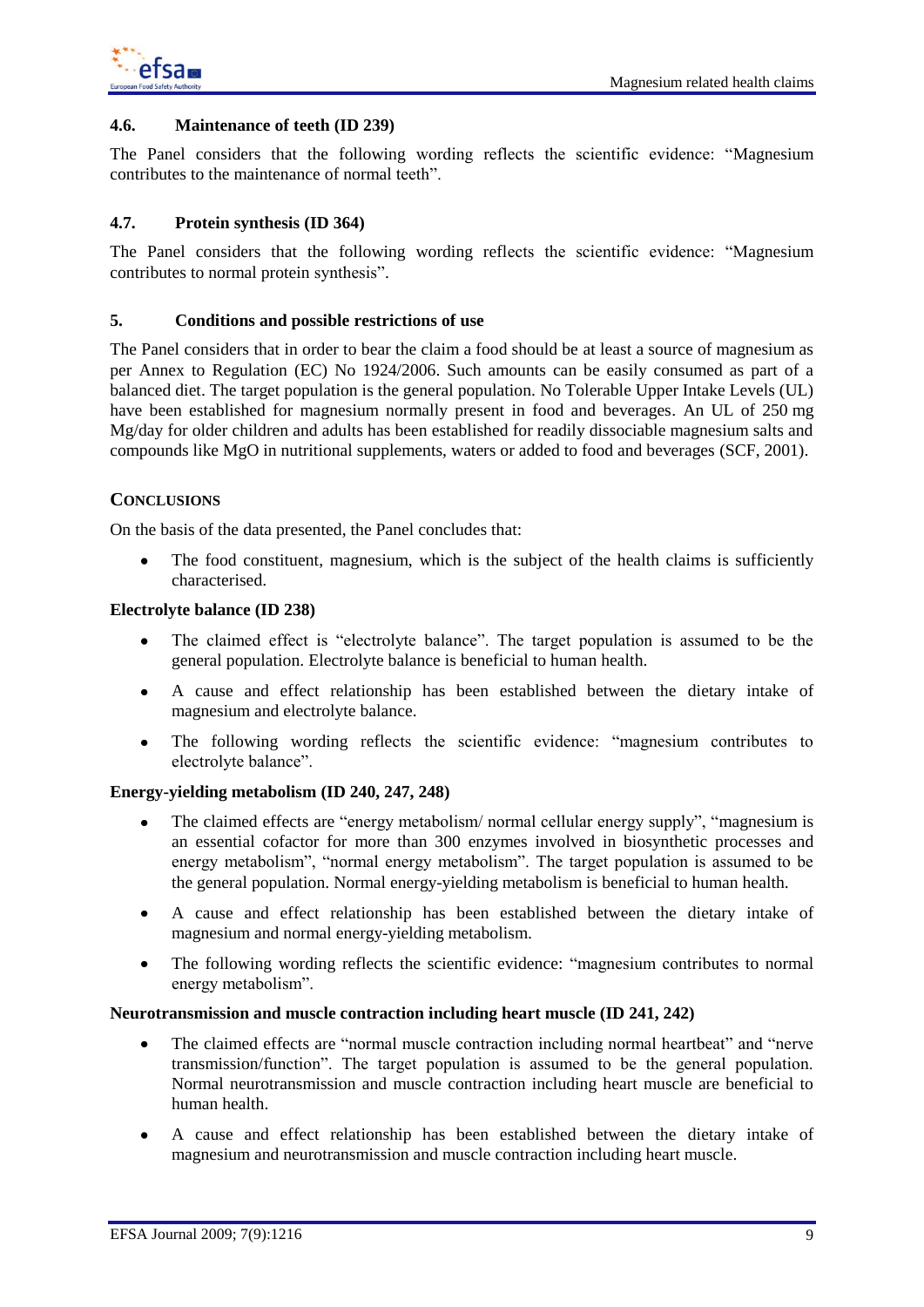

The following wordings reflect the scientific evidence: "magnesium contributes to muscle  $\bullet$ function including the heart muscle", "magnesium contributes to nerve function".

## **Cell division (ID 365)**

- The claimed effect is "cell division". The target population is assumed to be the general  $\bullet$ population. Normal cell division is beneficial to human health.
- A cause and effect relationship has been established between the dietary intake of  $\bullet$ magnesium and cell division.
- The following wording reflects the scientific evidence: "magnesium contributes to cell  $\bullet$ division".

## **Maintenance of bone (ID 239)**

- The claimed effect is "bone and teeth structure". The target population is assumed to be the general population. Maintenance of normal bone is beneficial to human health.
- A cause and effect relationship has been established between the dietary intake of  $\bullet$ magnesium and maintenance of normal bone.
- The following wording reflects the scientific evidence: "magnesium contributes to the  $\blacksquare$ maintenance of normal bone".

## **Maintenance of teeth (ID 239)**

- The claimed effect is "bone and teeth structure". The target population is assumed to be the general population. Maintenance of normal teeth is beneficial to human health.
- A cause and effect relationship has been established between the dietary intake of  $\bullet$ magnesium and maintenance of normal teeth.
- $\bullet$ The following wording reflects the scientific evidence: "magnesium contributes to the maintenance of normal teeth".

#### **Blood coagulation (ID 357)**

- The claimed effect is "normal blood clotting". The target population is assumed to be the  $\bullet$ general population. Normal blood coagulation is beneficial to human health.
- A cause and effect relationship has not been established between the dietary intake of  $\bullet$ magnesium and normal blood coagulation.

### **Protein synthesis (ID 364)**

- The claimed effect is "protein synthesis". The target population is assumed to be the general  $\bullet$ population. Normal protein synthesis is beneficial to human health.
- A cause and effect relationship has been established between the dietary intake of  $\bullet$ magnesium and normal protein synthesis.
- The following wording reflects the scientific evidence: "magnesium contributes to normal  $\bullet$ protein synthesis".

#### **Conditions and possible restrictions of use**

In order to bear the claims a food should be at least a source of magnesium as per Annex to Regulation (EC) No 1924/2006. Such amounts can be easily consumed as part of a balanced diet. The target population is the general population.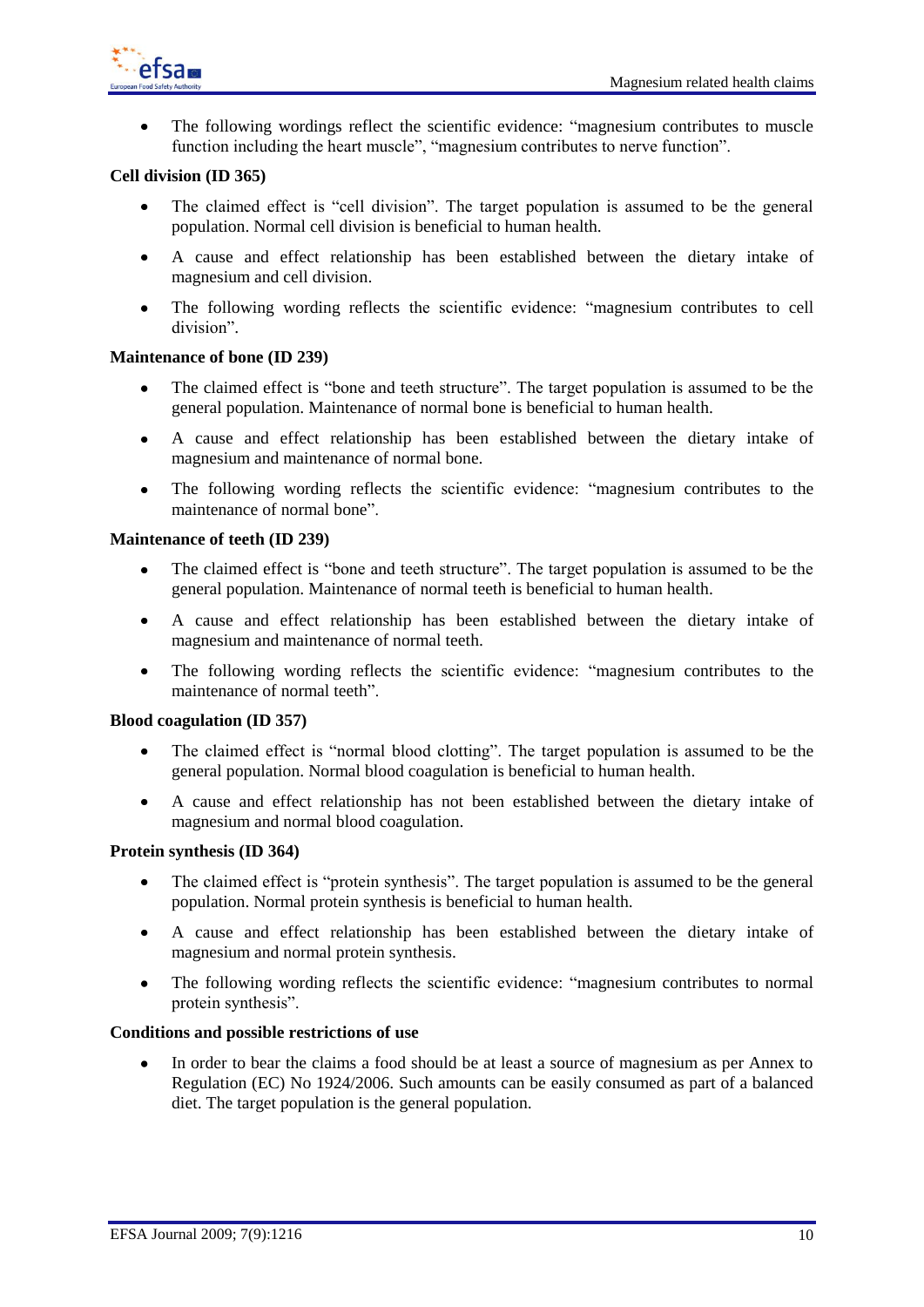



## **DOCUMENTATION PROVIDED TO EFSA**

<span id="page-10-0"></span>Health claims pursuant to Article 13 of Regulation (EC) No 1924/2006 (No: EFSA-Q-2008-1025, EFSA-Q-2008-1026, EFSA-Q-2008-1027, EFSA-Q-2008-1028, EFSA-Q-2008-1029, EFSA-Q-2008- 1034, EFSA-Q-2008-1035, EFSA-Q-2008-1144, EFSA-Q-2008-1151, EFSA-Q-2008-1152). The scientific substantiation is based on the information provided by the Member States in the consolidated list of Article 13 health claims and references that EFSA has received from Member States or directly from stakeholders.

The full list of supporting references as provided to EFSA is available on: <http://www.efsa.europa.eu/panels/nda/claims/article13.htm>

## <span id="page-10-1"></span>**REFERENCES**

- DoH (Department of Health), 1991. Dietary Reference Values for Food Energy and Nutrients for the United Kingdom. Report of the Panel on Dietary Reference Values. Report on Health and Social Subjects No. 41. DH: The Stationery Office.
- Expert Group on Vitamins and Minerals (EVM), 2003. Risk Assessment of Magnesium.
- Expert Group on Vitamins and Minerals (EVM), 2002. Review of Magnesium.
- FAO/WHO (Food and Agricultural Organization of the United Nations/World Health Organization), 2002. Human vitamin and mineral requirements. Report of a joint FAO:WHO expert consultation, Bangkok, Thailand. Rome: Food and Agricultural Organization of the United Nations, Chapter 14 Magnesium, 223-233.
- FAO/WHO (Food and Agricultural Organization of the United Nations/World Health Organization), 2004. Human vitamin and mineral requirements, Second Edition. Report of a joint FAO:WHO expert consultation. Rome: Food and Agricultural Organization of the United Nations, Chapter 11 Magnesium, 217-229.
- IoM (Institute of Medicine), 1997. Dietary Reference Intakes for Calcium, Phosphorus, Magnesium, Vitamin D, and Fluoride. National Academy of Sciences. Institute of Medicine. Food and Nutrition Board. Washington D.C. National Academy Press.
- Rude RK and Shils ME, 2006. Magnesium. In: Shils ME, Shike M, Ross AC, Caballero B, and Cousins RJ (eds). Modern Nutrition in health and disease,  $10<sup>th</sup>$  ed. Baltimore, MD: Lippincott Williams and Wilkins, 223-247.
- SCF (Scientific Committee on Food), 2001. Opinion of the Scientific Committee on Food on the Tolerable Upper Intake Level of magnesium.
- Volpe SL, 2006. Magnesium. In: Bowman BA and Russell RM (eds). Present knowledge in nutrition,  $9<sup>th</sup>$  ed. ILSI Press, Washington DC, 400-408.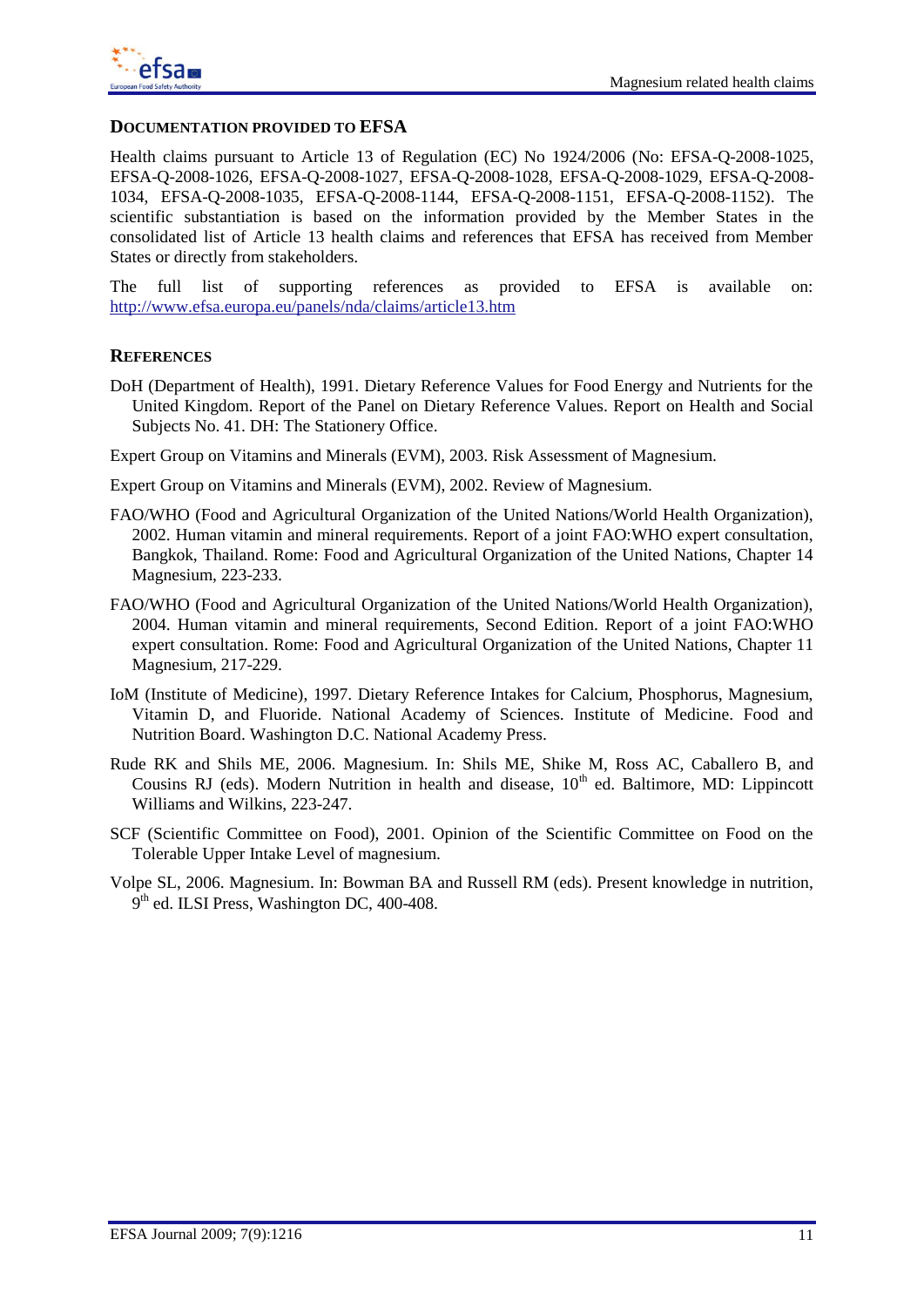## <span id="page-11-0"></span>**APPENDICES**

#### **APPENDIX A**

#### **BACKGROUND AND TERMS OF REFERENCE AS PROVIDED BY THE EUROPEAN COMMISSION**

The Regulation 1924/2006 on nutrition and health claims made on foods<sup>6</sup> (hereinafter "the Regulation") entered into force on  $19<sup>th</sup>$  January 2007.

Article 13 of the Regulation foresees that the Commission shall adopt a Community list of permitted health claims other than those referring to the reduction of disease risk and to children's development and health. This Community list shall be adopted through the Regulatory Committee procedure and following consultation of the European Food Safety Authority (EFSA).

Health claims are defined as "any claim that states, suggests or implies that a relationship exists between a food category, a food or one of its constituents and health".

In accordance with Article 13 (1) health claims other than those referring to the reduction of disease risk and to children's development and health are health claims describing or referring to:

- a) the role of a nutrient or other substance in growth, development and the functions of the body; or
- b) psychological and behavioural functions; or
- c) without prejudice to Directive 96/8/EC, slimming or weight-control or a reduction in the sense of hunger or an increase in the sense of satiety or to the reduction of the available energy from the diet.

To be included in the Community list of permitted health claims, the claims shall be:

- (i) based on generally accepted scientific evidence; and
- (ii) well understood by the average consumer.

Member States provided the Commission with lists of claims as referred to in Article 13(1) by 31 January 2008 accompanied by the conditions applying to them and by references to the relevant scientific justification. These lists have been consolidated into the list which forms the basis for the EFSA consultation in accordance with Article 13 (3).

#### **ISSUES THAT NEED TO BE CONSIDERED**

#### **IMPORTANCE AND PERTINENCE OF THE FOOD<sup>7</sup>**

Foods are commonly involved in many different functions<sup>8</sup> of the body, and for one single food many health claims may therefore be scientifically true. Therefore, the relative importance of food e.g. nutrients in relation to other nutrients for the expressed beneficial effect should be considered: for functions affected by a large number of dietary factors it should be considered whether a reference to a single food is scientifically pertinent.

It should also be considered if the information on the characteristics of the food contains aspects pertinent to the beneficial effect.

#### **SUBSTANTIATION OF CLAIMS BY GENERALLY ACCEPTABLE SCIENTIFIC EVIDENCE**

Scientific substantiation is the main aspect to be taken into account to authorise health claims. Claims should be scientifically substantiated by taking into account the totality of the available scientific data, and by weighing the evidence, and shall demonstrate the extent to which:

l

<sup>6</sup> OJ L12, 18/01/2007

<sup>&</sup>lt;sup>7</sup> The term 'food' when used in this Terms of Reference refers to a food constituent, the food or the food category.

 $8$  The term 'function' when used in this Terms of Reference refers to health claims in Article 13(1)(a), (b) and (c).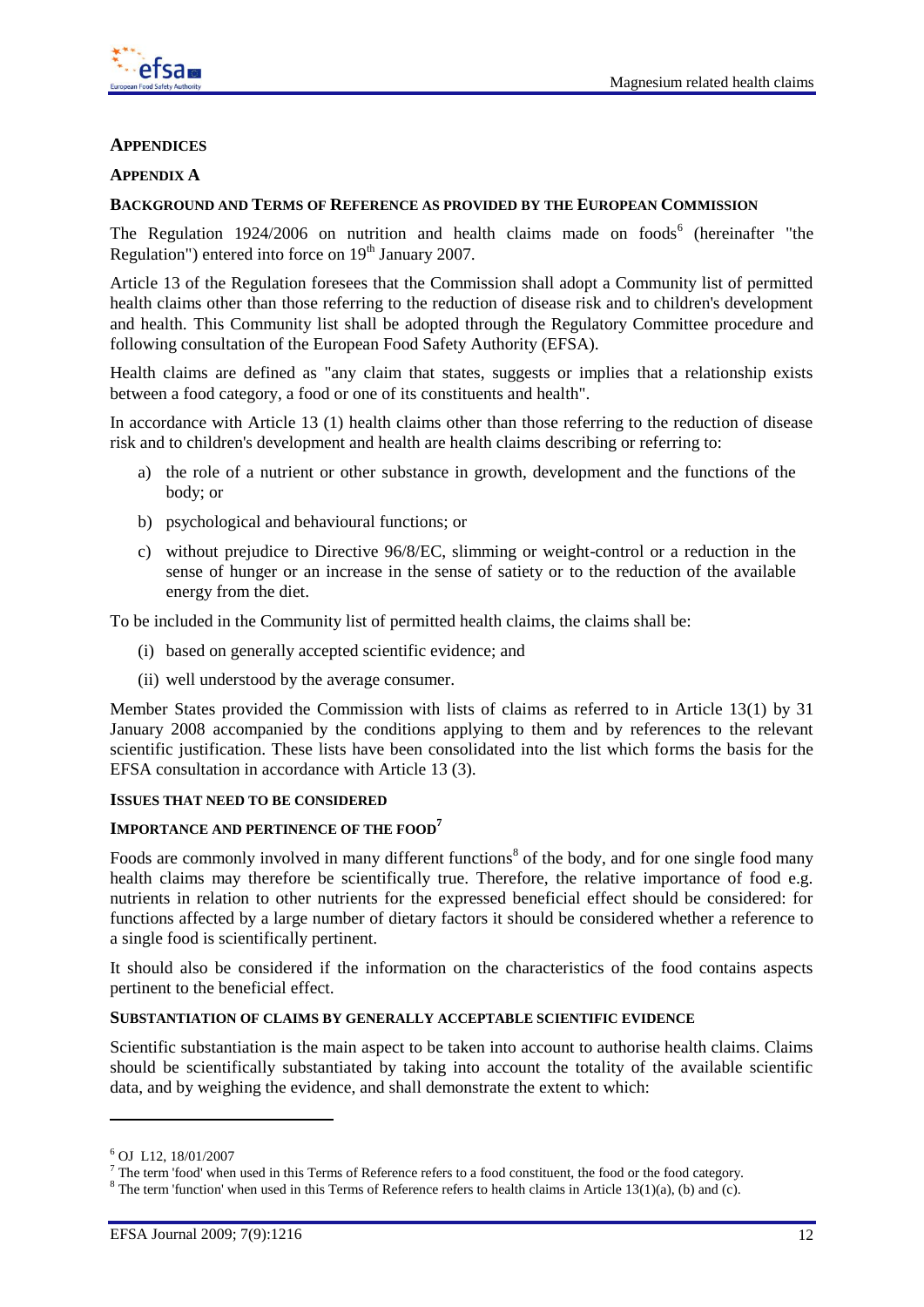

- (a) the claimed effect of the food is beneficial for human health,
- (b) a cause and effect relationship is established between consumption of the food and the claimed effect in humans (such as: the strength, consistency, specificity, doseresponse, and biological plausibility of the relationship),
- (c) the quantity of the food and pattern of consumption required to obtain the claimed effect could reasonably be achieved as part of a balanced diet,
- (d) the specific study group(s) in which the evidence was obtained is representative of the target population for which the claim is intended.

EFSA has mentioned in its scientific and technical guidance for the preparation and presentation of the application for authorisation of health claims consistent criteria for the potential sources of scientific data. Such sources may not be available for all health claims. Nevertheless it will be relevant and important that EFSA comments on the availability and quality of such data in order to allow the regulator to judge and make a risk management decision about the acceptability of health claims included in the submitted list.

The scientific evidence about the role of a food on a nutritional or physiological function is not enough to justify the claim. The beneficial effect of the dietary intake has also to be demonstrated. Moreover, the beneficial effect should be significant i.e. satisfactorily demonstrate to beneficially affect identified functions in the body in a way which is relevant to health. Although an appreciation of the beneficial effect in relation to the nutritional status of the European population may be of interest, the presence or absence of the actual need for a nutrient or other substance with nutritional or physiological effect for that population should not, however, condition such considerations.

Different types of effects can be claimed. Claims referring to the maintenance of a function may be distinct from claims referring to the improvement of a function. EFSA may wish to comment whether such different claims comply with the criteria laid down in the Regulation.

#### **WORDING OF HEALTH CLAIMS**

Scientific substantiation of health claims is the main aspect on which EFSA's opinion is requested. However, the wording of health claims should also be commented by EFSA in its opinion.

There is potentially a plethora of expressions that may be used to convey the relationship between the food and the function. This may be due to commercial practices, consumer perception and linguistic or cultural differences across the EU. Nevertheless, the wording used to make health claims should be truthful, clear, reliable and useful to the consumer in choosing a healthy diet.

In addition to fulfilling the general principles and conditions of the Regulation laid down in Article 3 and 5, Article 13(1)(a) stipulates that health claims shall describe or refer to "the role of a nutrient or other substance in growth, development and the functions of the body". Therefore, the requirement to describe or refer to the 'role' of a nutrient or substance in growth, development and the functions of the body should be carefully considered.

The specificity of the wording is very important. Health claims such as "Substance X supports the function of the joints" may not sufficiently do so, whereas a claim such as "Substance X helps maintain the flexibility of the joints" would. In the first example of a claim it is unclear which of the various functions of the joints is described or referred to contrary to the latter example which specifies this by using the word "flexibility".

The clarity of the wording is very important. The guiding principle should be that the description or reference to the role of the nutrient or other substance shall be clear and unambiguous and therefore be specified to the extent possible i.e. descriptive words/ terms which can have multiple meanings should be avoided. To this end, wordings like "strengthens your natural defences" or "contain antioxidants" should be considered as well as "may" or "might" as opposed to words like "contributes", "aids" or "helps".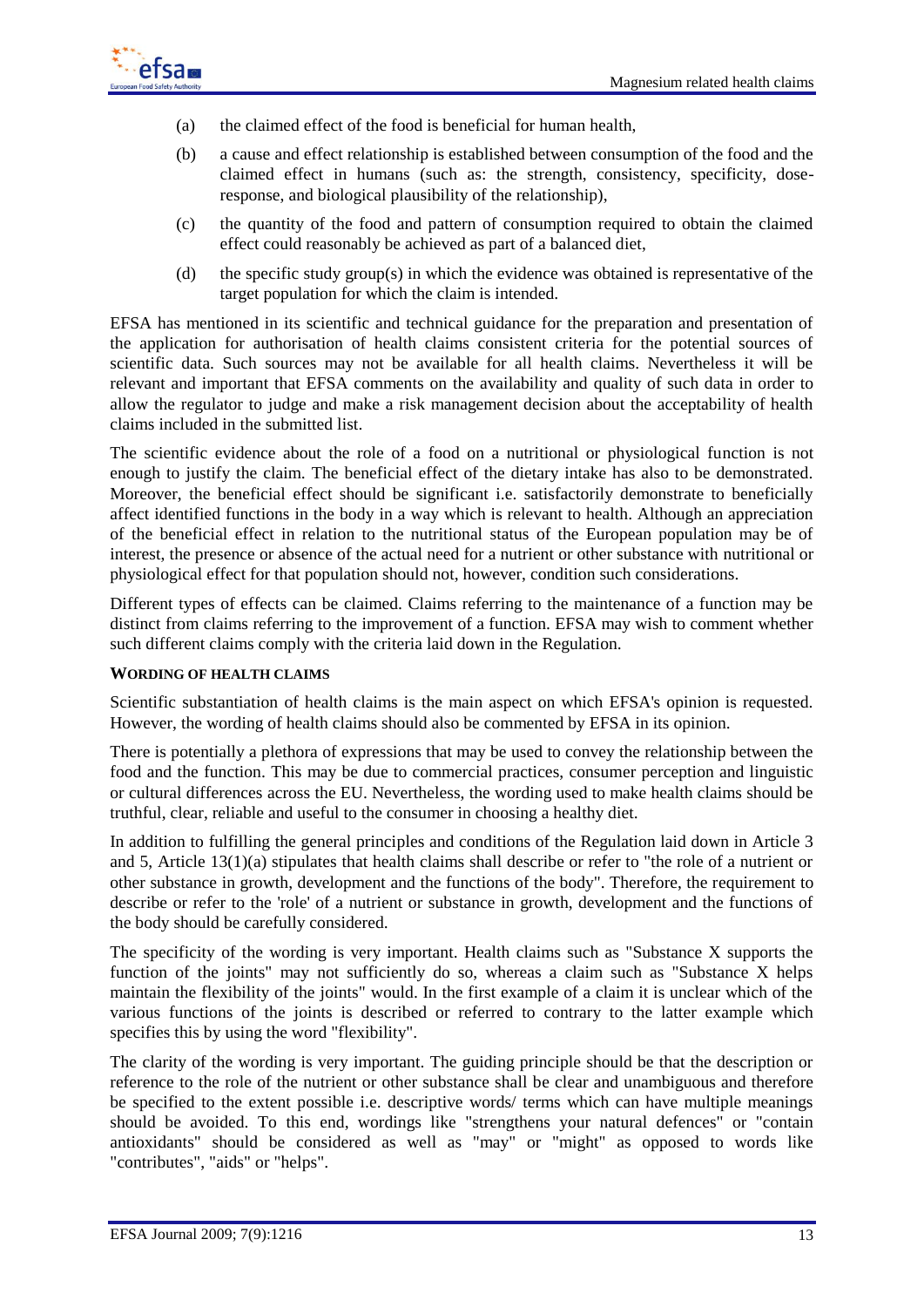In addition, for functions affected by a large number of dietary factors it should be considered whether wordings such as "indispensable", "necessary", "essential" and "important" reflects the strength of the scientific evidence.

Similar alternative wordings as mentioned above are used for claims relating to different relationships between the various foods and health. It is not the intention of the regulator to adopt a detailed and rigid list of claims where all possible wordings for the different claims are approved. Therefore, it is not required that EFSA comments on each individual wording for each claim unless the wording is strictly pertinent to a specific claim. It would be appreciated though that EFSA may consider and comment generally on such elements relating to wording to ensure the compliance with the criteria laid down in the Regulation.

In doing so the explanation provided for in recital 16 of the Regulation on the notion of the average consumer should be recalled. In addition, such assessment should take into account the particular perspective and/or knowledge in the target group of the claim, if such is indicated or implied.

## **TERMS OF REFERENCE**

etsam

### **HEALTH CLAIMS OTHER THAN THOSE REFERRING TO THE REDUCTION OF DISEASE RISK AND TO CHILDREN'S DEVELOPMENT AND HEALTH**

EFSA should in particular consider, and provide advice on the following aspects:

- $\triangleright$  Whether adequate information is provided on the characteristics of the food pertinent to the beneficial effect.
- $\triangleright$  Whether the beneficial effect of the food on the function is substantiated by generally accepted scientific evidence by taking into account the totality of the available scientific data, and by weighing the evidence. In this context EFSA is invited to comment on the nature and quality of the totality of the evidence provided according to consistent criteria.
- $\triangleright$  The specific importance of the food for the claimed effect. For functions affected by a large number of dietary factors whether a reference to a single food is scientifically pertinent.

In addition, EFSA should consider the claimed effect on the function, and provide advice on the extent to which:

- $\triangleright$  the claimed effect of the food in the identified function is beneficial.
- $\triangleright$  a cause and effect relationship has been established between consumption of the food and the claimed effect in humans and whether the magnitude of the effect is related to the quantity consumed.
- $\triangleright$  where appropriate, the effect on the function is significant in relation to the quantity of the food proposed to be consumed and if this quantity could reasonably be consumed as part of a balanced diet.
- $\triangleright$  the specific study group(s) in which the evidence was obtained is representative of the target population for which the claim is intended.
- $\triangleright$  the wordings used to express the claimed effect reflect the scientific evidence and complies with the criteria laid down in the Regulation.

When considering these elements EFSA should also provide advice, when appropriate:

 $\triangleright$  on the appropriate application of Article 10 (2) (c) and (d) in the Regulation, which provides for additional labelling requirements addressed to persons who should avoid using the food; and/or warnings for products that are likely to present a health risk if consumed to excess.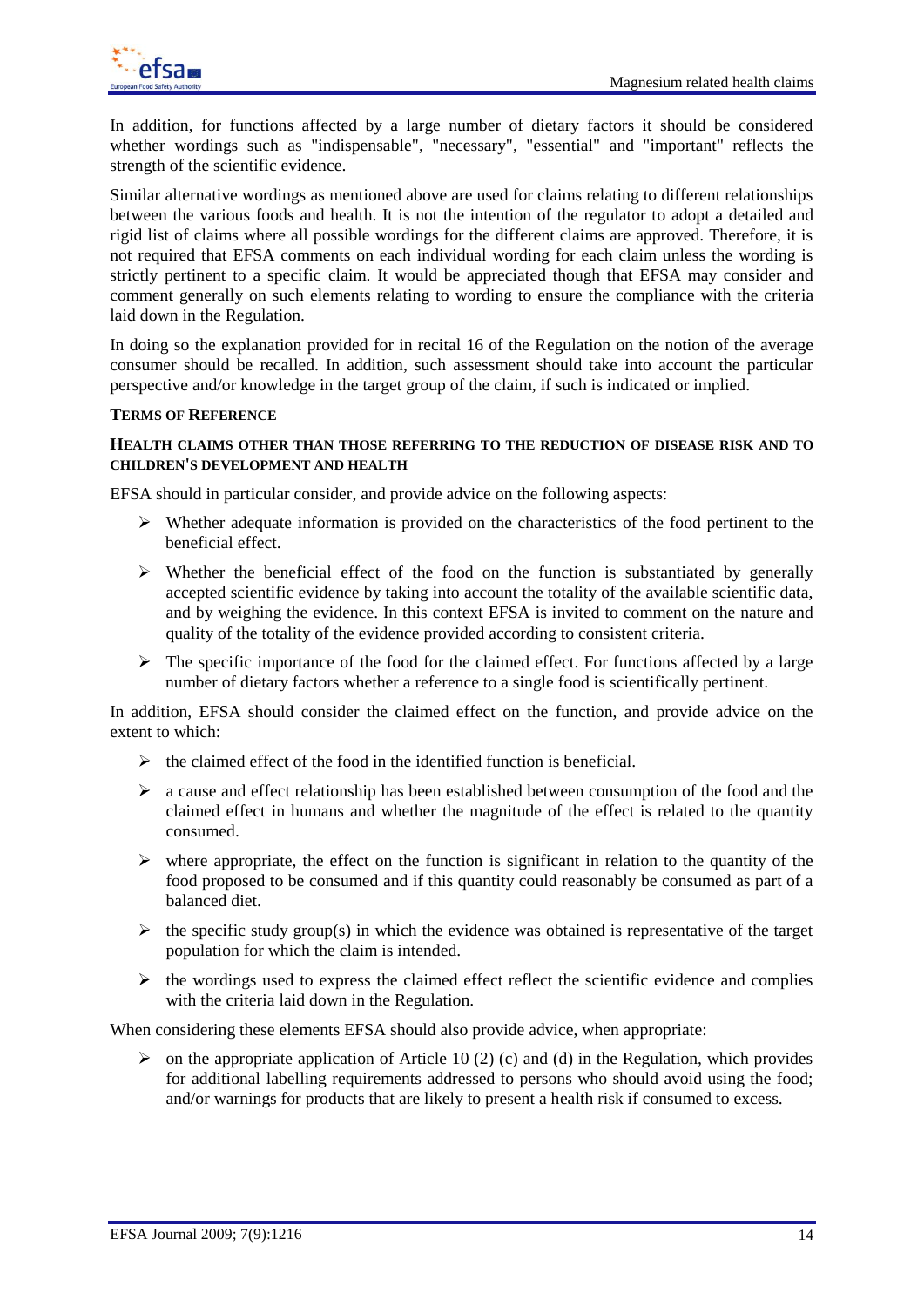

## **APPENDIX B**

## **EFSA DISCLAIMER**

The present opinion does not constitute, and cannot be construed as, an authorisation to the marketing of the food/food constituent, a positive assessment of its safety, nor a decision on whether the food/food constituent is, or is not, classified as foodstuffs. It should be noted that such an assessment is not foreseen in the framework of Regulation (EC) No 1924/2006.

It should also be highlighted that the scope, the proposed wordings of the claims and the conditions of use as proposed in the Consolidated List may be subject to changes, pending the outcome of the authorisation procedure foreseen in Article 13(3) of Regulation (EC) No 1924/2006.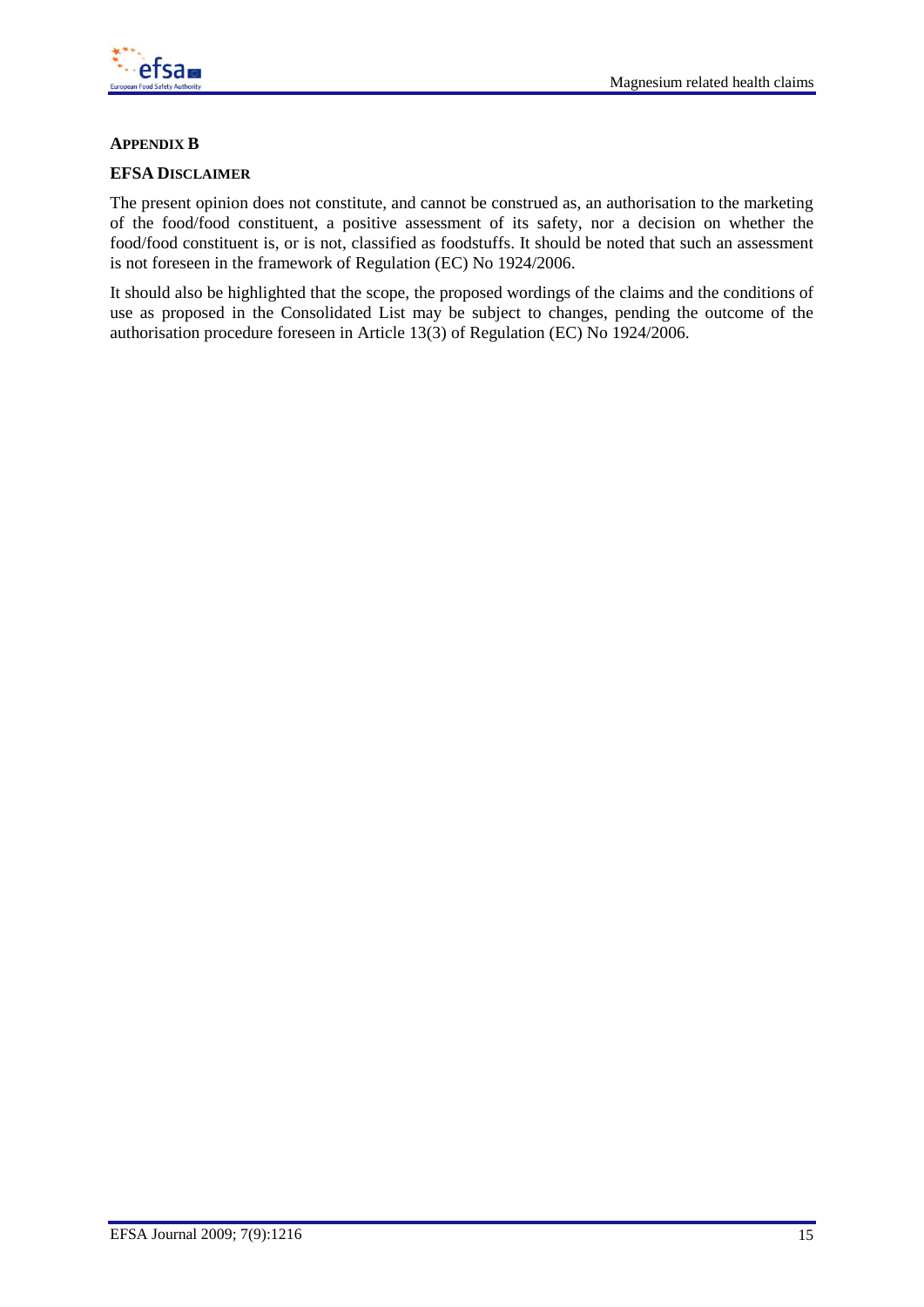

## **APPENDIX C**

Table 1. Main entry health claims related to magnesium, including conditions of use from similar claims, as proposed in the Consolidated List.

| ID  | <b>Food or Food constituent</b>                                                                                                                                                                                                                                                                                                                                                                                                                                                                                                                                                                                                                                                            | <b>Health Relationship</b>                          | <b>Proposed wording</b>                                                                                                     |  |
|-----|--------------------------------------------------------------------------------------------------------------------------------------------------------------------------------------------------------------------------------------------------------------------------------------------------------------------------------------------------------------------------------------------------------------------------------------------------------------------------------------------------------------------------------------------------------------------------------------------------------------------------------------------------------------------------------------------|-----------------------------------------------------|-----------------------------------------------------------------------------------------------------------------------------|--|
| 238 | Magnesium                                                                                                                                                                                                                                                                                                                                                                                                                                                                                                                                                                                                                                                                                  | Electrolyte balance                                 | Magnesium is necessary for<br>electrolyte balance.                                                                          |  |
|     | <b>Conditions of use</b><br>300 mg per day<br>-<br>MUST AT LEAST BE A SOURCE OF MINERAL/S AS PER ANNEX TO<br>REGULATION 1924/2006 Agency guidance for supplements is that products containing<br>>400mg Magnesium should carry the label statement '[This amount of Magnesium] may<br>cause mild stomach upset in sensitive individuals.'Applicable to both children and adults<br>Person group : keine Einschränkung ; Amount of consumption: 45 mg Mg / 120 mg Ca/ 300<br>÷,<br>mg K; period of consumption Nahrungsergänzungsmittel, täglicher Verzehr; Upper limit<br>(value):300 mg<br>MINDESTENS 15 % RDA JE 100 G ODER 100 ML ODER JE PORTION GEMÄß<br>$\overline{a}$<br>90/496/EWG |                                                     |                                                                                                                             |  |
|     |                                                                                                                                                                                                                                                                                                                                                                                                                                                                                                                                                                                                                                                                                            |                                                     |                                                                                                                             |  |
|     |                                                                                                                                                                                                                                                                                                                                                                                                                                                                                                                                                                                                                                                                                            |                                                     |                                                                                                                             |  |
|     |                                                                                                                                                                                                                                                                                                                                                                                                                                                                                                                                                                                                                                                                                            |                                                     |                                                                                                                             |  |
|     |                                                                                                                                                                                                                                                                                                                                                                                                                                                                                                                                                                                                                                                                                            |                                                     |                                                                                                                             |  |
|     | 2X175 mg=2192 mg Magnesiumcitrat                                                                                                                                                                                                                                                                                                                                                                                                                                                                                                                                                                                                                                                           |                                                     |                                                                                                                             |  |
| 239 | <b>Food or Food constituent</b>                                                                                                                                                                                                                                                                                                                                                                                                                                                                                                                                                                                                                                                            | <b>Health Relationship</b>                          | <b>Proposed wording</b>                                                                                                     |  |
|     | Magnesium                                                                                                                                                                                                                                                                                                                                                                                                                                                                                                                                                                                                                                                                                  | Bone and teeth structure                            | Magnesium is needed to build<br>healthy bones and teeth. Magnesium<br>helps to build and maintain strong<br>bones and teeth |  |
|     | <b>Conditions of use</b><br>Must at least be a source of mineral/s as per annex to regulation 1924/2006 (amount to<br>÷,<br>evaluate by EFSA)<br>300 mg per day<br>÷<br>Does claim rely on the presence/presence in a reduced quantity/absence of a nutrient or<br>÷<br>other substance: Presence of a nutrient or other substance                                                                                                                                                                                                                                                                                                                                                         |                                                     |                                                                                                                             |  |
|     |                                                                                                                                                                                                                                                                                                                                                                                                                                                                                                                                                                                                                                                                                            |                                                     |                                                                                                                             |  |
|     |                                                                                                                                                                                                                                                                                                                                                                                                                                                                                                                                                                                                                                                                                            |                                                     |                                                                                                                             |  |
|     |                                                                                                                                                                                                                                                                                                                                                                                                                                                                                                                                                                                                                                                                                            |                                                     |                                                                                                                             |  |
|     | Number of nutrients/other substances that are essential to claimed effect: 1<br>Names of nutrient/other substances and Quantity in Average daily serving: 100mg<br>magnesium<br>Weight of average daily food serving: 200 miligram(s)<br>Daily amount to be consumed to produce claimed effect: 300 miligram(s)<br>Number of food portions this equates to in everyday food portions:<br>2<br>Are there factors that could interfere with bioavailability: Yes                                                                                                                                                                                                                             |                                                     |                                                                                                                             |  |
|     |                                                                                                                                                                                                                                                                                                                                                                                                                                                                                                                                                                                                                                                                                            |                                                     |                                                                                                                             |  |
|     |                                                                                                                                                                                                                                                                                                                                                                                                                                                                                                                                                                                                                                                                                            |                                                     |                                                                                                                             |  |
|     |                                                                                                                                                                                                                                                                                                                                                                                                                                                                                                                                                                                                                                                                                            |                                                     |                                                                                                                             |  |
|     |                                                                                                                                                                                                                                                                                                                                                                                                                                                                                                                                                                                                                                                                                            |                                                     |                                                                                                                             |  |
|     |                                                                                                                                                                                                                                                                                                                                                                                                                                                                                                                                                                                                                                                                                            |                                                     |                                                                                                                             |  |
|     |                                                                                                                                                                                                                                                                                                                                                                                                                                                                                                                                                                                                                                                                                            | Please give reason: do not store above 25 degrees C |                                                                                                                             |  |
|     | Length of time after consumption for claimed effect to become apparent: It is<br>apparent after a period of regular use.<br>Number of days: 7                                                                                                                                                                                                                                                                                                                                                                                                                                                                                                                                              |                                                     |                                                                                                                             |  |
|     |                                                                                                                                                                                                                                                                                                                                                                                                                                                                                                                                                                                                                                                                                            |                                                     |                                                                                                                             |  |
|     |                                                                                                                                                                                                                                                                                                                                                                                                                                                                                                                                                                                                                                                                                            |                                                     |                                                                                                                             |  |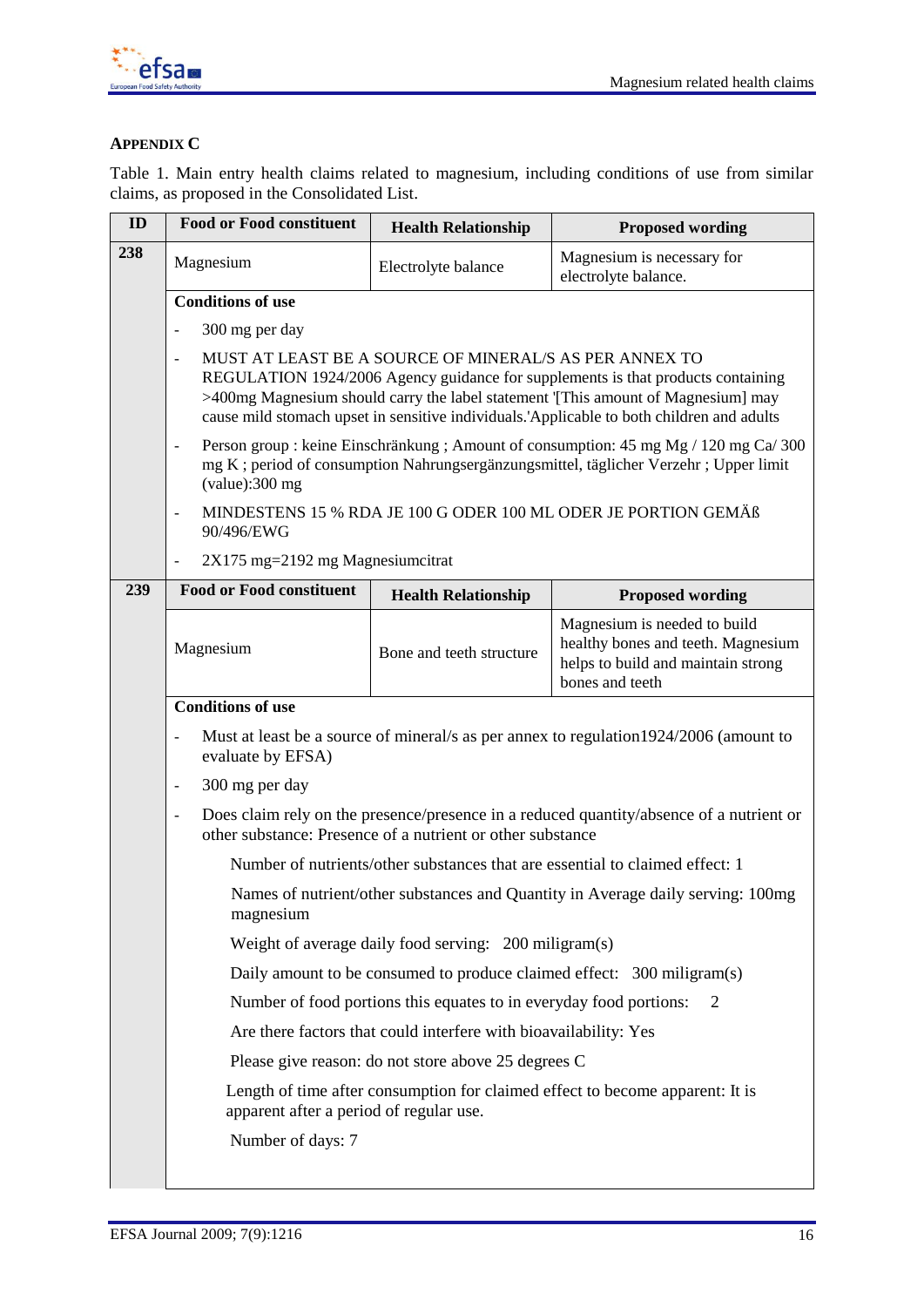

|     | Daily amount to be consumed to produce claimed effect: 270 miligram(s)                                                                                                                                                                                                                                                                                   |                                                                                                                                                             |                                             |                                                          |  |
|-----|----------------------------------------------------------------------------------------------------------------------------------------------------------------------------------------------------------------------------------------------------------------------------------------------------------------------------------------------------------|-------------------------------------------------------------------------------------------------------------------------------------------------------------|---------------------------------------------|----------------------------------------------------------|--|
|     | Are there factors that could interfere with bioavailability: No                                                                                                                                                                                                                                                                                          |                                                                                                                                                             |                                             |                                                          |  |
|     | Length of time after consumption for claimed effect to become apparent: Habitual<br>intake                                                                                                                                                                                                                                                               |                                                                                                                                                             |                                             |                                                          |  |
|     |                                                                                                                                                                                                                                                                                                                                                          | Is there a limit to the amount of food which should be consumed in order to avoid<br>adverse health effects: No                                             |                                             |                                                          |  |
|     | $\blacksquare$                                                                                                                                                                                                                                                                                                                                           | Oat bran and flakes with magnesium content of 130mg/100g, 65mg/dl (serving)Phytic<br>acid in cereals may weaken the absorption and utilisation of magnesium |                                             |                                                          |  |
|     | Food supplement with 100-350mg of magnesium in the daily dose                                                                                                                                                                                                                                                                                            |                                                                                                                                                             |                                             |                                                          |  |
|     | 15% RDA per 100 g<br>$\qquad \qquad \blacksquare$                                                                                                                                                                                                                                                                                                        |                                                                                                                                                             |                                             |                                                          |  |
|     | MUST AT LEAST BE A SOURCE OF MINERAL/S AS PER ANNEX TO<br>$\overline{a}$<br>REGULATION 1924/2006 Agency guidance for supplements is that products<br>containing >400mg Magnesium should carry the label statement '[This amount of<br>Magnesium] may cause mild stomach upset in sensitive individuals. Applicable to both<br>children and adults        |                                                                                                                                                             |                                             |                                                          |  |
|     | 300 mg / d——Erwachsene<br>$\qquad \qquad \blacksquare$                                                                                                                                                                                                                                                                                                   |                                                                                                                                                             |                                             |                                                          |  |
|     | Tagesbedarf gemäß NwKVO 300 mg pro Tag<br>$\overline{\phantom{0}}$                                                                                                                                                                                                                                                                                       |                                                                                                                                                             |                                             |                                                          |  |
|     | MINDESTENS 15 % RDA JE 100 G ODER 100 ML ODER JE PORTION GEMÄß<br>$\blacksquare$<br>90/496/EWG                                                                                                                                                                                                                                                           |                                                                                                                                                             |                                             |                                                          |  |
|     | 15% RDA in 100g Lebensmittel = $56,25$ mg /100g Lebensmittel ; person group :<br>÷,<br>Erwachsene; Amount of consumption 375 mg                                                                                                                                                                                                                          |                                                                                                                                                             |                                             |                                                          |  |
|     | 2X175 mg=2192 mg Magnesiumcitrat<br>$\qquad \qquad \blacksquare$                                                                                                                                                                                                                                                                                         |                                                                                                                                                             |                                             |                                                          |  |
|     | Jugendliche, Erwachsene; Amount of consumption 200 mg; Upper limit (value) 400<br>$\blacksquare$<br>mg                                                                                                                                                                                                                                                   |                                                                                                                                                             |                                             |                                                          |  |
|     | 350 mg                                                                                                                                                                                                                                                                                                                                                   | Jugendliche, Erwachsene; Amount of consumption $100 - 350$ mg; Upper limit (value)                                                                          |                                             |                                                          |  |
|     | 53% AJR                                                                                                                                                                                                                                                                                                                                                  |                                                                                                                                                             |                                             |                                                          |  |
| 240 | <b>Food or Food constituent</b>                                                                                                                                                                                                                                                                                                                          |                                                                                                                                                             | <b>Health Relationship</b>                  | <b>Proposed wording</b>                                  |  |
|     | Magnesium                                                                                                                                                                                                                                                                                                                                                | Energy                                                                                                                                                      | metabolism/Normal<br>cellular energy supply | Magnesium is essential for use of<br>energy by the body. |  |
|     | <b>Conditions of use</b>                                                                                                                                                                                                                                                                                                                                 |                                                                                                                                                             |                                             |                                                          |  |
|     | MUST AT LEAST BE A SOURCE OF MINERAL/S AS PER ANNEX TO<br>$\overline{\phantom{0}}$<br>REGULATION 1924/2006 Agency guidance for supplements is that products containing<br>>400mg Magnesium should carry the label statement '[This amount of Magnesium] may<br>cause mild stomach upset in sensitive individuals.'Applicable to both children and adults |                                                                                                                                                             |                                             |                                                          |  |
|     | 300 mg per day<br>۰                                                                                                                                                                                                                                                                                                                                      |                                                                                                                                                             |                                             |                                                          |  |
|     | 300 mg / d-Erwachsene                                                                                                                                                                                                                                                                                                                                    |                                                                                                                                                             |                                             |                                                          |  |
|     |                                                                                                                                                                                                                                                                                                                                                          | 2X175 mg=2192 mg Magnesiumcitrat                                                                                                                            |                                             |                                                          |  |
|     | Jugendliche, Erwachsene. Amount of consumption: $100 - 350$ mg; Upper limit (value) 350<br>mg                                                                                                                                                                                                                                                            |                                                                                                                                                             |                                             |                                                          |  |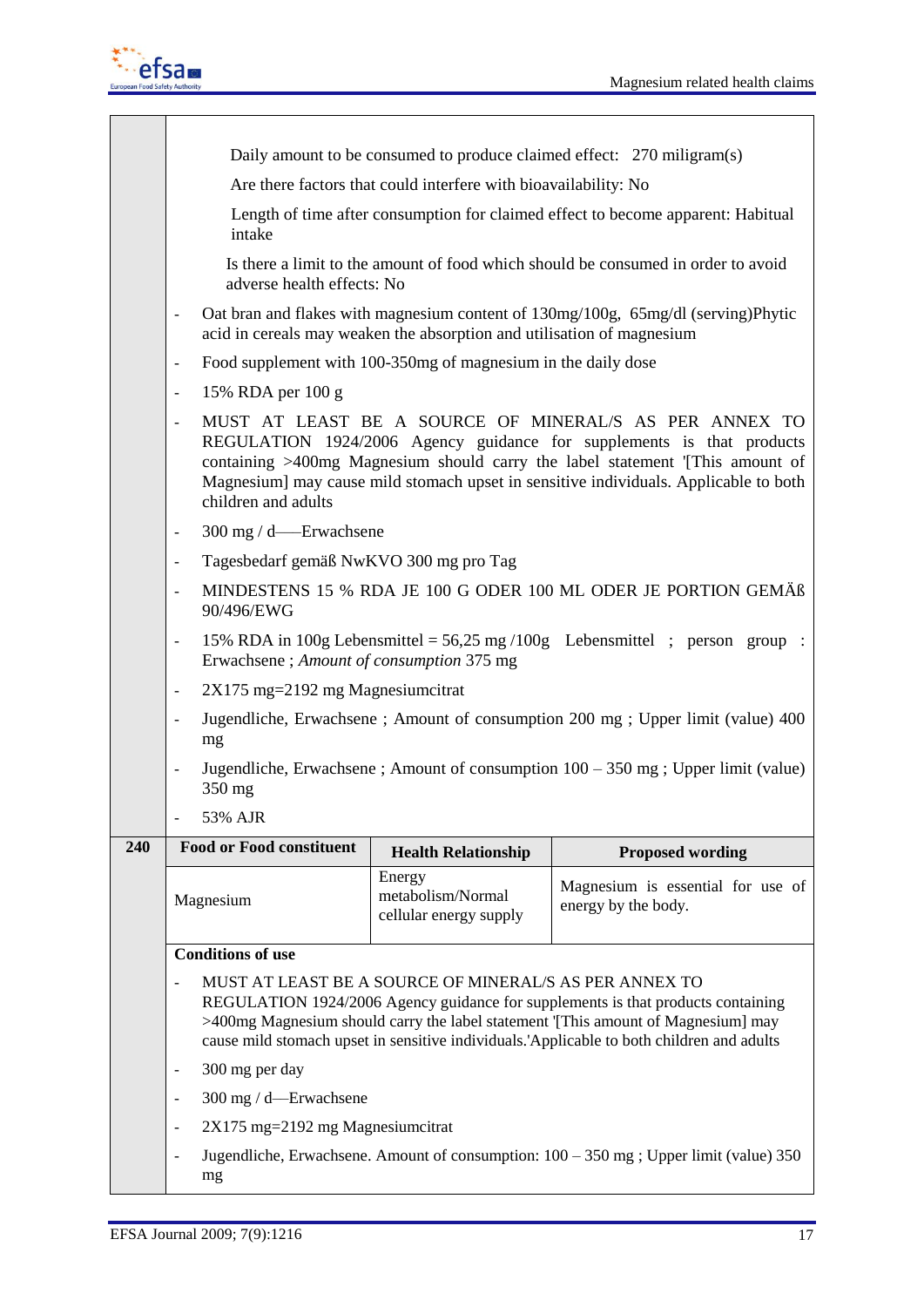

|                                                                                                                                                                                                                                                                                                                                                                                                                                                                                | MINDESTENS 15 % RDA JE 100 G ODER 100 ML ODER JE PORTION GEMÄß<br>90/496/EWG                                                                                                                                                                                                                                                                                                                                                    |                                                                                     |                                               |  |  |
|--------------------------------------------------------------------------------------------------------------------------------------------------------------------------------------------------------------------------------------------------------------------------------------------------------------------------------------------------------------------------------------------------------------------------------------------------------------------------------|---------------------------------------------------------------------------------------------------------------------------------------------------------------------------------------------------------------------------------------------------------------------------------------------------------------------------------------------------------------------------------------------------------------------------------|-------------------------------------------------------------------------------------|-----------------------------------------------|--|--|
| 241                                                                                                                                                                                                                                                                                                                                                                                                                                                                            | <b>Food or Food constituent</b>                                                                                                                                                                                                                                                                                                                                                                                                 | <b>Health Relationship</b>                                                          | <b>Proposed wording</b>                       |  |  |
|                                                                                                                                                                                                                                                                                                                                                                                                                                                                                | Magnesium                                                                                                                                                                                                                                                                                                                                                                                                                       | Normal<br>muscle<br>contraction<br>including normal heartbeat                       | Magnesium is necessary for<br>muscle function |  |  |
|                                                                                                                                                                                                                                                                                                                                                                                                                                                                                | <b>Conditions of use</b>                                                                                                                                                                                                                                                                                                                                                                                                        |                                                                                     |                                               |  |  |
|                                                                                                                                                                                                                                                                                                                                                                                                                                                                                | 6 to 10 mg of magnesium per kg body weight per day. Must meet minimum requirements<br>for use of the claim "source of [name of vitamin/s] and/or [name of mineral/s], as per Annex<br>to Regulation 1924/2006. Agency Guidance for supplements is that products containing<br>$>0.5$ mg magnesium should carry the label advisory statement "this amount of magnesium<br>may cause mild stomach upset in sensitive individuals" |                                                                                     |                                               |  |  |
|                                                                                                                                                                                                                                                                                                                                                                                                                                                                                | 300 mg per day                                                                                                                                                                                                                                                                                                                                                                                                                  |                                                                                     |                                               |  |  |
| Jugendliche, Erwachsene. Amount of consumption: $100 - 350$ mg; Upper limit (value) 350<br>mg                                                                                                                                                                                                                                                                                                                                                                                  |                                                                                                                                                                                                                                                                                                                                                                                                                                 |                                                                                     |                                               |  |  |
|                                                                                                                                                                                                                                                                                                                                                                                                                                                                                |                                                                                                                                                                                                                                                                                                                                                                                                                                 | Jugendliche, Erwachsene. Amount of consumption: 200 mg; Upper limit (value) 400 mg  |                                               |  |  |
|                                                                                                                                                                                                                                                                                                                                                                                                                                                                                | 150 mg minimum daily is suggested in food supplements. The UK RNI is 270 mg daily for<br>women, 300 mg daily for men. High doses of magnesium over time can cause nausea,<br>diarrhoea and calcium depletion. Supplements containing >400mg magensium should carry<br>the label advisory statement "this amount of magnesium may cause mild stomach upset in<br>sensitive individuals"                                          |                                                                                     |                                               |  |  |
| Source of / 15% of RDA per 100 g Agency guidance for supplements is that products<br>containing >400mg magnesium should carry the label advisory statement "this amount of<br>magnesium may cause mild stomach upsets in sensitive individuals"<br>Oat bran and flakes with magnesium content of 130mg/100g, 65mg/dlPhytic acid may<br>$\overline{\phantom{a}}$<br>interfere with the absorption of calcium.<br>Food supplement with 100-300mg of magnesium in the daily dose. |                                                                                                                                                                                                                                                                                                                                                                                                                                 |                                                                                     |                                               |  |  |
|                                                                                                                                                                                                                                                                                                                                                                                                                                                                                |                                                                                                                                                                                                                                                                                                                                                                                                                                 |                                                                                     |                                               |  |  |
|                                                                                                                                                                                                                                                                                                                                                                                                                                                                                |                                                                                                                                                                                                                                                                                                                                                                                                                                 |                                                                                     |                                               |  |  |
|                                                                                                                                                                                                                                                                                                                                                                                                                                                                                |                                                                                                                                                                                                                                                                                                                                                                                                                                 | Food supplement with 100-350mg of magnesium in the daily dose                       |                                               |  |  |
|                                                                                                                                                                                                                                                                                                                                                                                                                                                                                |                                                                                                                                                                                                                                                                                                                                                                                                                                 | Juices with magnesium content of 60mg/100g, 120mg/serving                           |                                               |  |  |
|                                                                                                                                                                                                                                                                                                                                                                                                                                                                                |                                                                                                                                                                                                                                                                                                                                                                                                                                 | Daily amount to be consumed to produce claimed effect: 270.miligram(s)              |                                               |  |  |
|                                                                                                                                                                                                                                                                                                                                                                                                                                                                                |                                                                                                                                                                                                                                                                                                                                                                                                                                 | Are there factors that could interfere with bioavailability: No                     |                                               |  |  |
| Length of time after consumption for claimed effect to become apparent: Habitual<br>intake                                                                                                                                                                                                                                                                                                                                                                                     |                                                                                                                                                                                                                                                                                                                                                                                                                                 |                                                                                     |                                               |  |  |
|                                                                                                                                                                                                                                                                                                                                                                                                                                                                                | adverse health effects: No                                                                                                                                                                                                                                                                                                                                                                                                      | Is there a limit to the amount of food which should be consumed in order to avoid   |                                               |  |  |
|                                                                                                                                                                                                                                                                                                                                                                                                                                                                                | 300 mg of magnesium - a recommended daily dose is recommended to divide into two daily<br>doses. It is used within the period of one month, to be repeated 2 -3 times per year as<br>necessary. Suitable for diabetic patients.                                                                                                                                                                                                 |                                                                                     |                                               |  |  |
|                                                                                                                                                                                                                                                                                                                                                                                                                                                                                | MUST AT LEAST BE A SOURCE OF MINERAL/S AS PER ANNEX TO<br>$\overline{\phantom{a}}$<br>REGULATION 1924/2006 Agency guidance for supplements is that Products containing<br>>400mg Magnesium should carry the label statement '[This amount of Magnesium] may<br>cause mild stomach upset in sensitive individuals.' Applicable to both children and adults                                                                       |                                                                                     |                                               |  |  |
|                                                                                                                                                                                                                                                                                                                                                                                                                                                                                | 300 mg / d—Erwachsene                                                                                                                                                                                                                                                                                                                                                                                                           |                                                                                     |                                               |  |  |
|                                                                                                                                                                                                                                                                                                                                                                                                                                                                                | magnesium, 45mg/serving, 90mg/daily serving                                                                                                                                                                                                                                                                                                                                                                                     | Drink with 0.84mg/100g of iron, 2.1mg/serving, 4.2mg/daily serving and 18mg/100g of |                                               |  |  |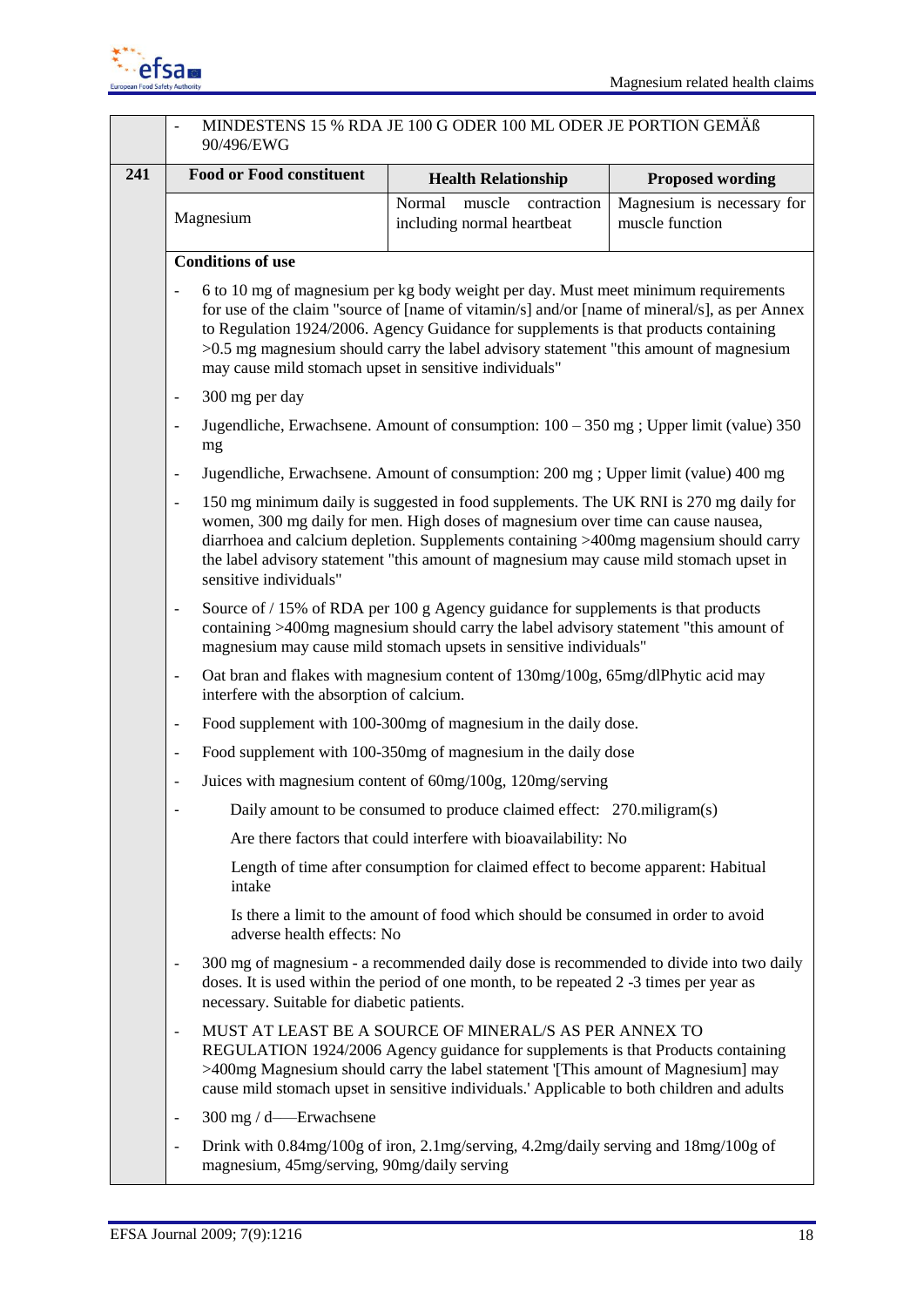

|     | Jugendliche, Erwachsene; Upper level 400 mg                                                                                                                                                                                                                                                                                                                                                                                                           |                                                                                                                                                                            |                                                                        |  |  |
|-----|-------------------------------------------------------------------------------------------------------------------------------------------------------------------------------------------------------------------------------------------------------------------------------------------------------------------------------------------------------------------------------------------------------------------------------------------------------|----------------------------------------------------------------------------------------------------------------------------------------------------------------------------|------------------------------------------------------------------------|--|--|
|     | $\overline{\phantom{a}}$                                                                                                                                                                                                                                                                                                                                                                                                                              |                                                                                                                                                                            |                                                                        |  |  |
|     | Es werden nur die Nährstoffe beworben, die lt. Nährwertkennzeichnungs-verordnung<br>$\overline{\phantom{a}}$<br>(Anlage 1) mindestens 15 Prozent der empfohlenen Tagesdosis in 100 g oder 100 ml<br>enthalten.                                                                                                                                                                                                                                        |                                                                                                                                                                            |                                                                        |  |  |
|     | $\overline{\phantom{a}}$<br>90/496/EWG                                                                                                                                                                                                                                                                                                                                                                                                                | MINDESTENS 15 % RDA JE 100 G ODER 100 ML ODER JE PORTION GEMÄß                                                                                                             |                                                                        |  |  |
|     | $\overline{\phantom{a}}$                                                                                                                                                                                                                                                                                                                                                                                                                              | Amount, period of consumption : Kalium in Verbindung mit Magnesium ist essentiell für<br>eine rhythmische Herzarbeit und ordnungsgemässe Kontraktion von Herzmuskelzellen. |                                                                        |  |  |
|     | Amount, period of consumption : ab 50 mg/l Magnesium (siehe EG-Mineralwasser-<br>Richtlinie)                                                                                                                                                                                                                                                                                                                                                          |                                                                                                                                                                            |                                                                        |  |  |
| 242 | <b>Food or Food constituent</b>                                                                                                                                                                                                                                                                                                                                                                                                                       | <b>Health Relationship</b><br><b>Proposed wording</b>                                                                                                                      |                                                                        |  |  |
|     | Magnesium                                                                                                                                                                                                                                                                                                                                                                                                                                             | Nerve transmission/function                                                                                                                                                | Magnesium is necessary for<br>nerve/<br>nervous<br>system<br>function. |  |  |
|     | <b>Conditions of use</b>                                                                                                                                                                                                                                                                                                                                                                                                                              |                                                                                                                                                                            |                                                                        |  |  |
|     | 300 mg per day                                                                                                                                                                                                                                                                                                                                                                                                                                        |                                                                                                                                                                            |                                                                        |  |  |
|     | MUST AT LEAST BE A SOURCE OF MINERAL/S AS PER ANNEX TO<br>REGULATION 1924/2006 Agency guidance for supplements is that Products containing<br>>400mg Magnesium should carry the label statement '[This amount of Magnesium] may<br>cause mild stomach upset in sensitive individuals.'Applicable to both children and adults                                                                                                                          |                                                                                                                                                                            |                                                                        |  |  |
|     | 300 mg / d—Erwachsene<br>$\overline{\phantom{a}}$                                                                                                                                                                                                                                                                                                                                                                                                     |                                                                                                                                                                            |                                                                        |  |  |
|     |                                                                                                                                                                                                                                                                                                                                                                                                                                                       | Jugendliche, Erwachsene ; Amount, period of consumption : 200 mg ; Upper level 400 mg                                                                                      |                                                                        |  |  |
|     | Amount, period of consumption : ab 50 mg/l Magnesium (siehe EG-Mineralwasser-<br>÷,<br>Richtlinie)                                                                                                                                                                                                                                                                                                                                                    |                                                                                                                                                                            |                                                                        |  |  |
|     | 2X175 mg=2192 mg Magnesiumcitrat<br>$\overline{\phantom{a}}$                                                                                                                                                                                                                                                                                                                                                                                          |                                                                                                                                                                            |                                                                        |  |  |
| 247 | <b>Food or Food constituent</b>                                                                                                                                                                                                                                                                                                                                                                                                                       | <b>Health Relationship</b>                                                                                                                                                 | <b>Proposed wording</b>                                                |  |  |
|     | Magnesium                                                                                                                                                                                                                                                                                                                                                                                                                                             | Magnesium is an essential<br>cofactor for more than 300<br>involved<br>enzymes<br>in<br>biosynthetic<br>processes<br>and<br>energy metabolism.                             | For energy metabolism.                                                 |  |  |
|     | <b>Conditions of use</b>                                                                                                                                                                                                                                                                                                                                                                                                                              |                                                                                                                                                                            |                                                                        |  |  |
|     | Claim to be only used for Foods for sport people under the Dir. 89/398/EEC. The DRA for<br>$\overline{a}$<br>magnesium is 420 mg (M) and 320 mg (F). CEDAP recommendations for sports people:<br>magnesium is 150 mg/1000 kcal energy spent. Agency guidance for supplements is that<br>products containing >0.5 mg of should carry the label advisory statement "Long term intake<br>of this amount of maganese may lead to muscle pain and fatique" |                                                                                                                                                                            |                                                                        |  |  |
|     | Jugendliche, Erwachsene; Amount of consumption 200 mg; Upper level 400 mg<br>$\overline{\phantom{a}}$                                                                                                                                                                                                                                                                                                                                                 |                                                                                                                                                                            |                                                                        |  |  |
|     | Jugendliche, Erwachsene; Amount of consumption $100 - 350$ mg; Upper level 350 mg<br>$\overline{a}$                                                                                                                                                                                                                                                                                                                                                   |                                                                                                                                                                            |                                                                        |  |  |